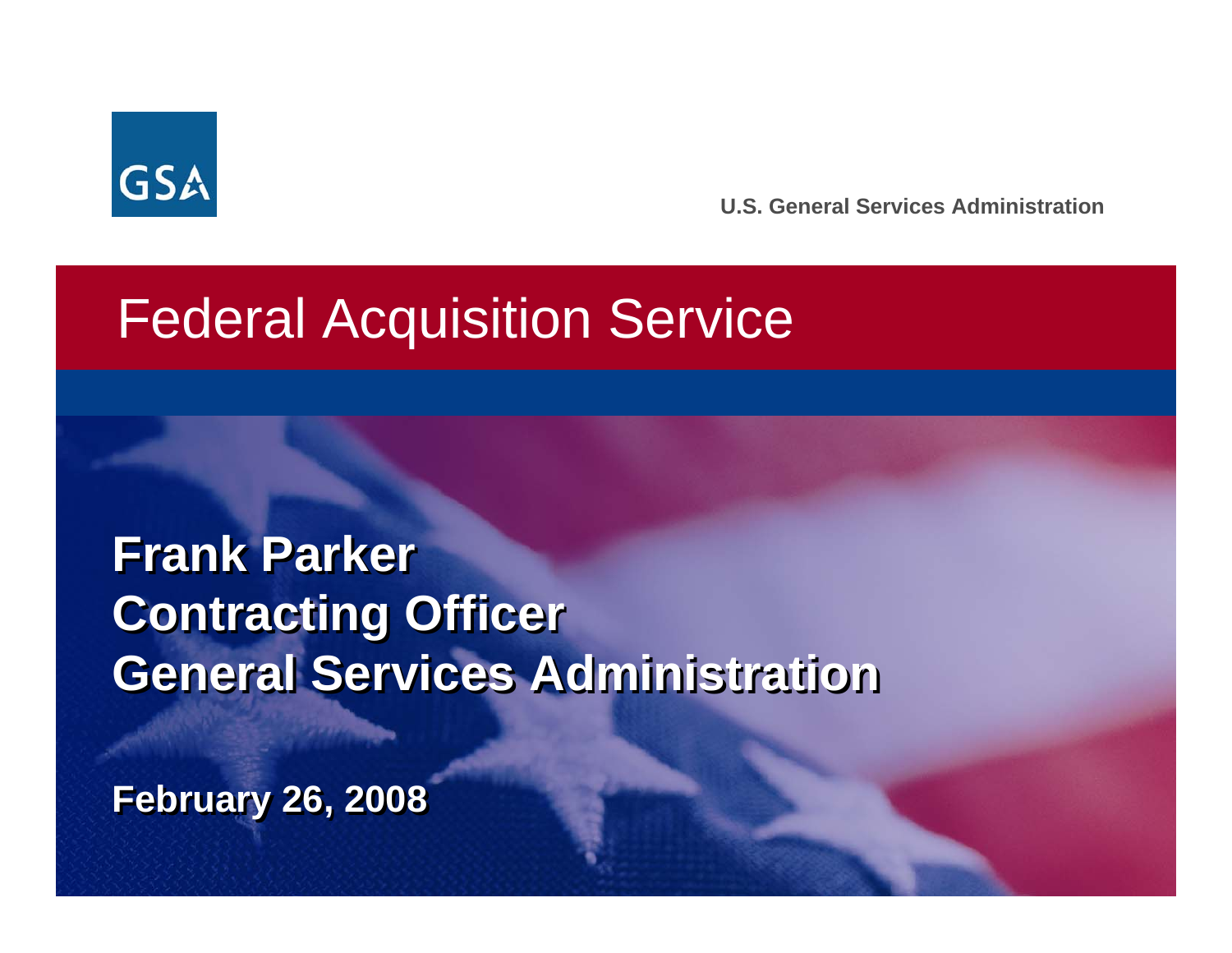### **Who are we?**

 GSA Federal Acquisition Service…A New Service **Representing** 

 General Supplies and Services Integrated Technology Services Assisted Acquisition Services Travel, Motor Vehicle, & Card Services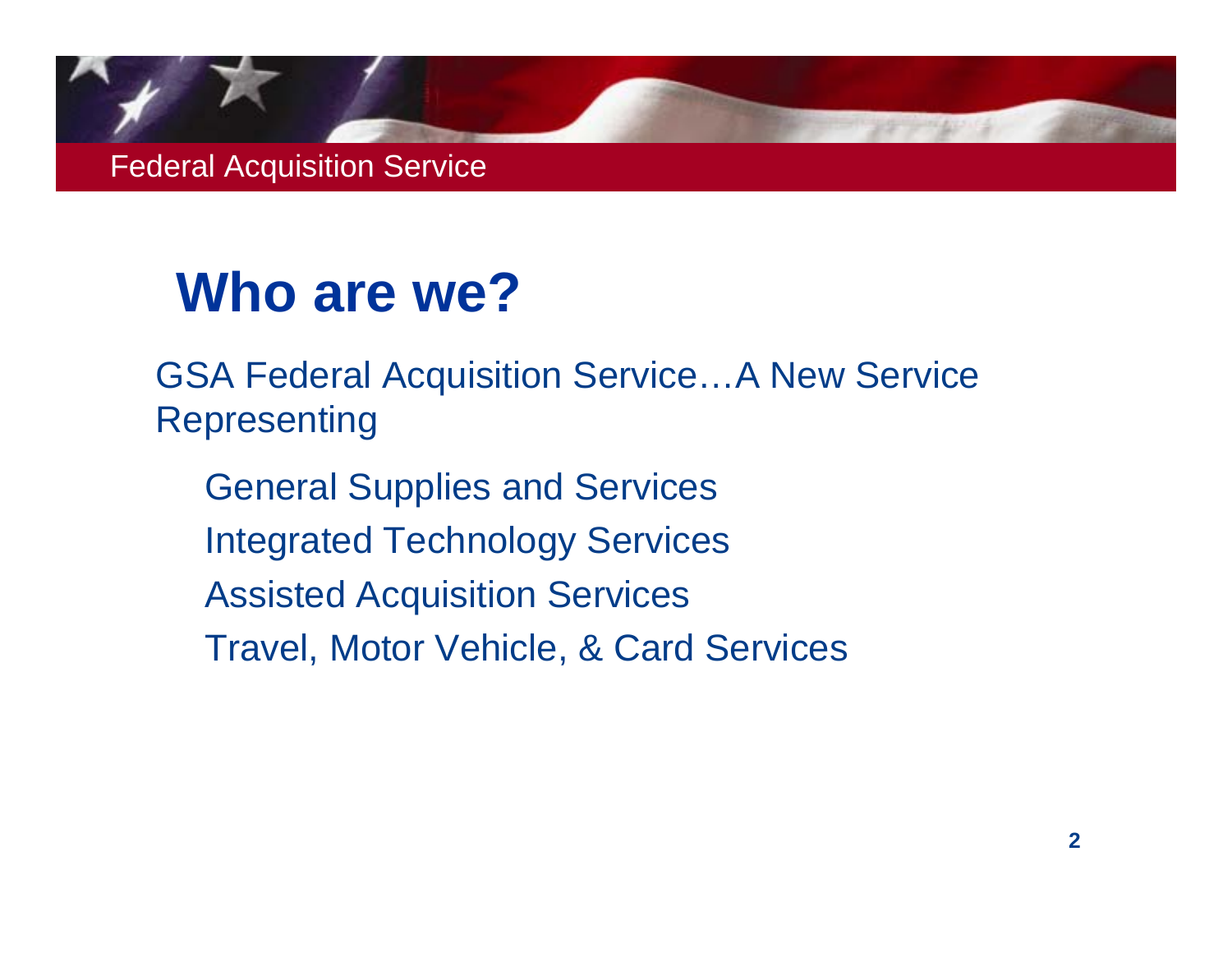## **Today's Topic**

 Enabling GSA "Tools" (Professional Services Schedule contracts)

GSA e-Tools

GSA Support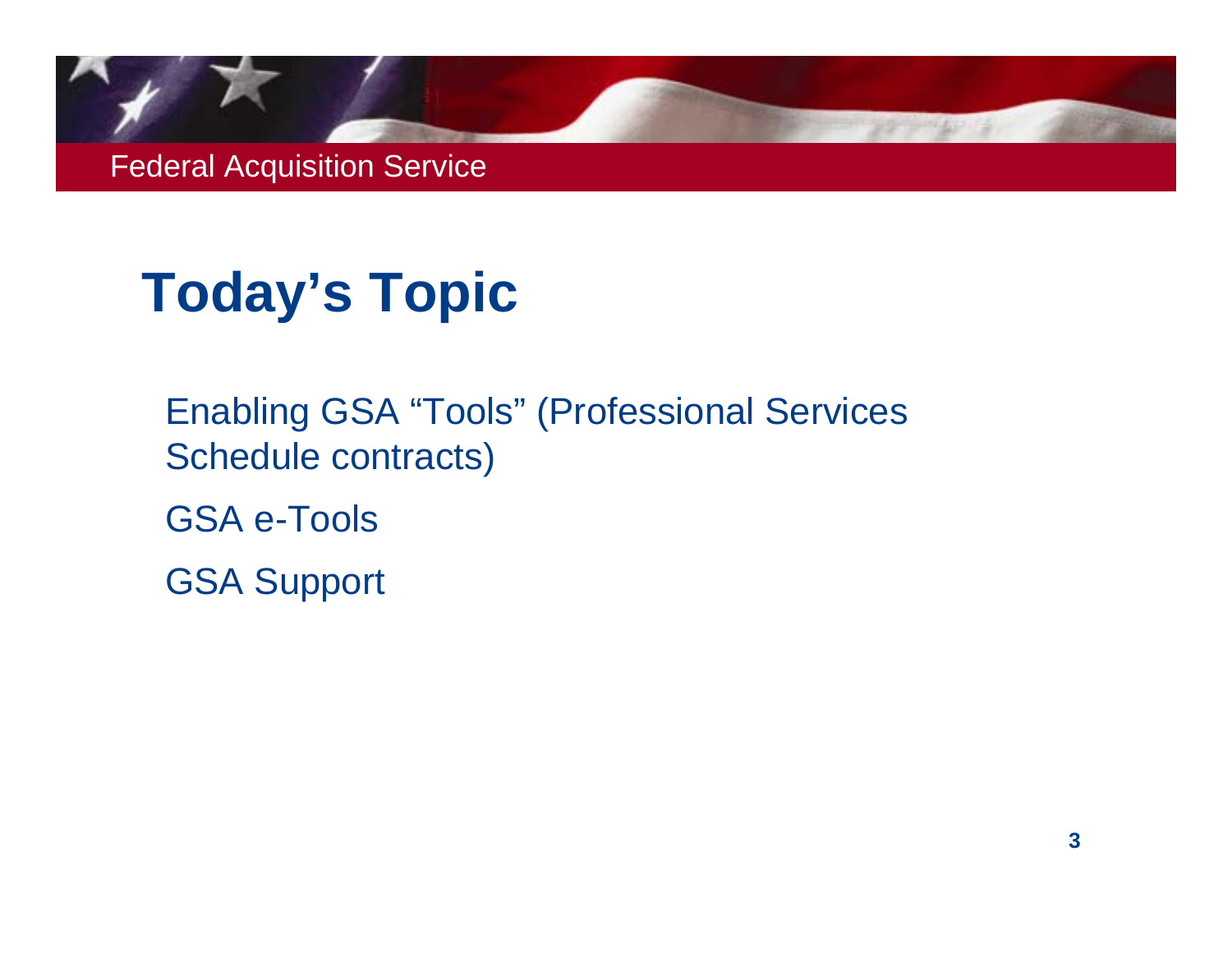## **NDIA's Principle Missions**

……………are to improve weapons technology, improve defense management, and maintain a strong scienceindustry-defense team continually responsive to all needs of the research, development, test & evaluation, production, logistics and management phase of national preparedness…..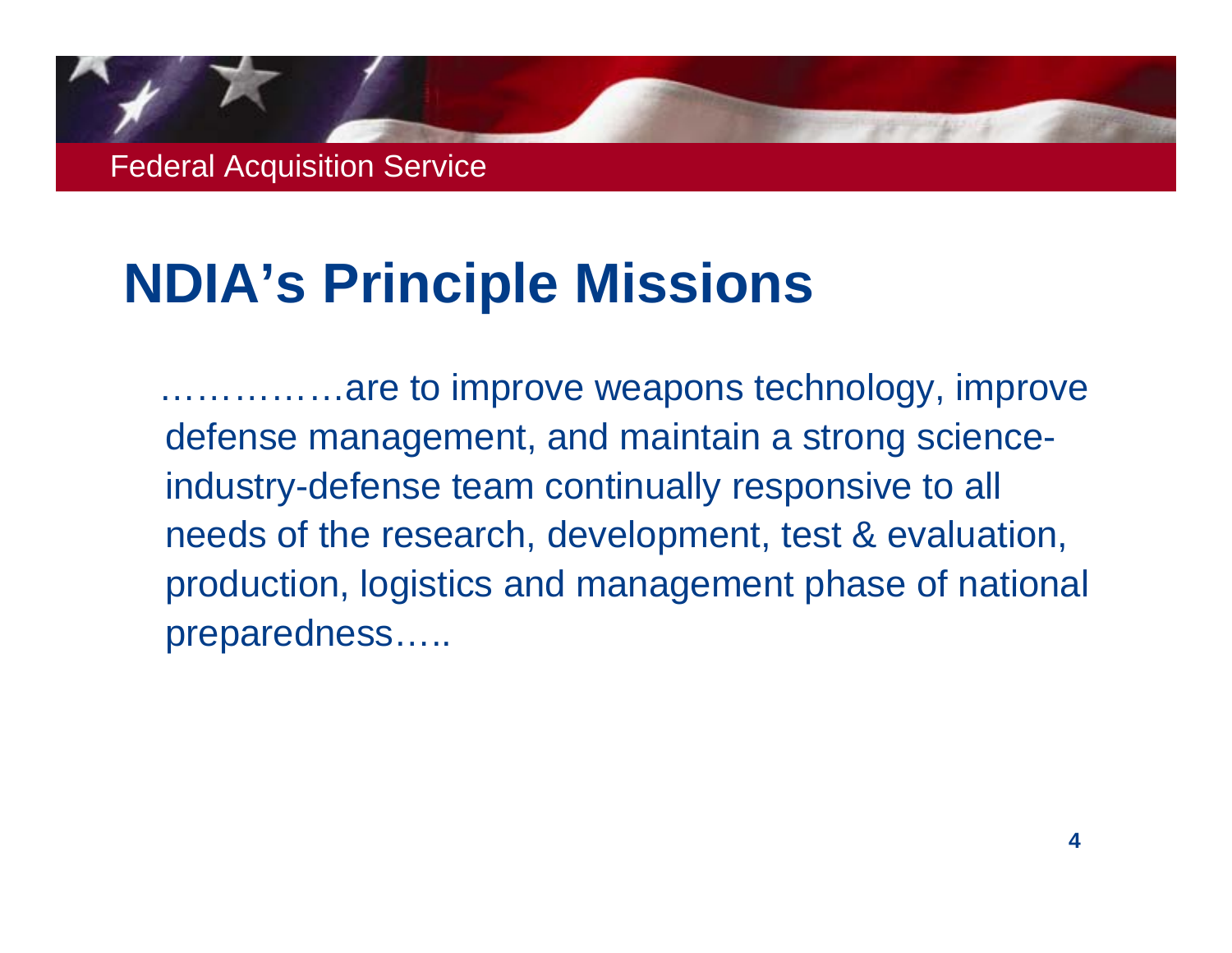## **Conference Objectives**

"Test and Evaluation of Autonomous Systems

&

 **The Role of the T & E Community in the Requirements Process**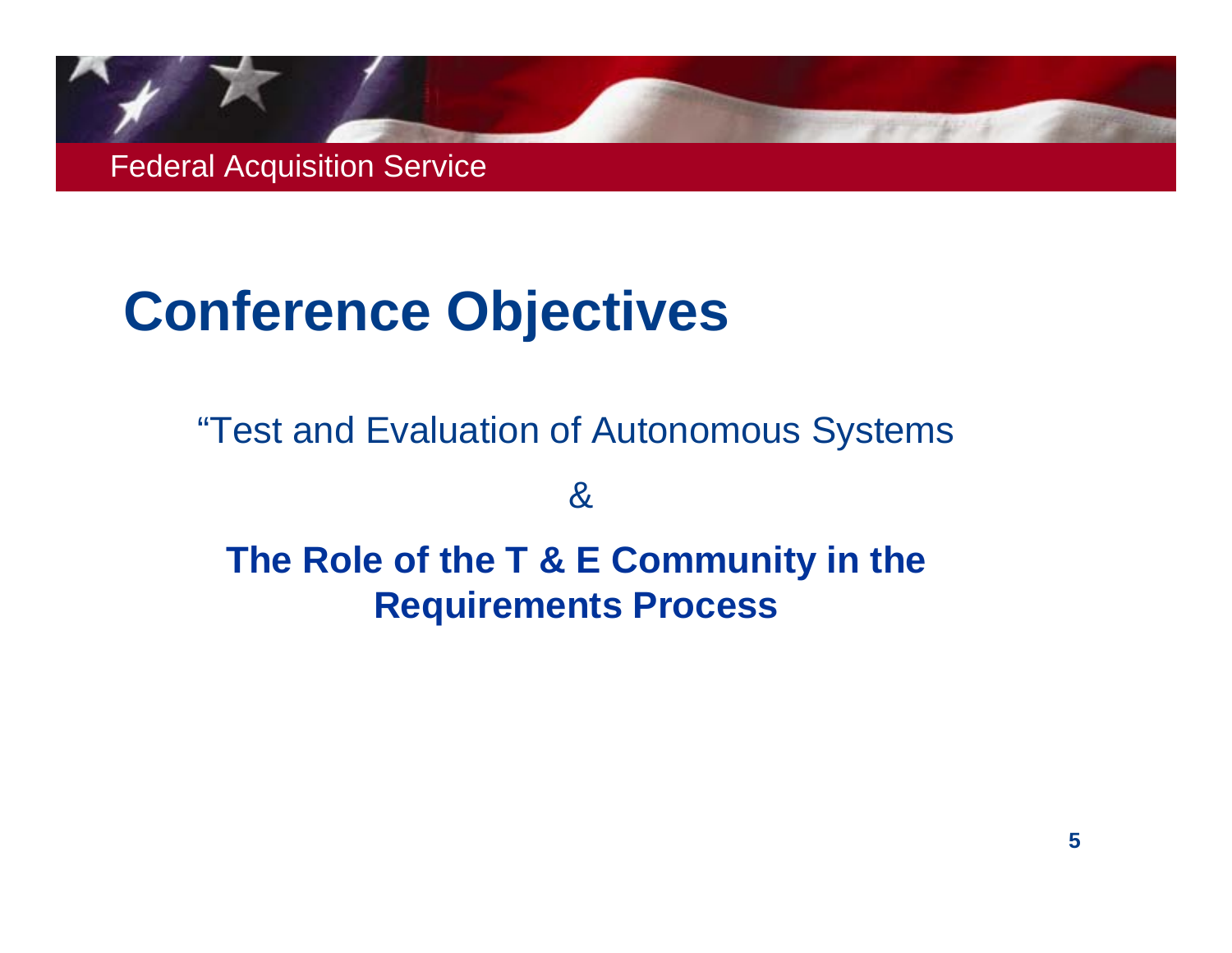#### **Enabling Tools**

# **GSA Professional Services Schedule Contracts**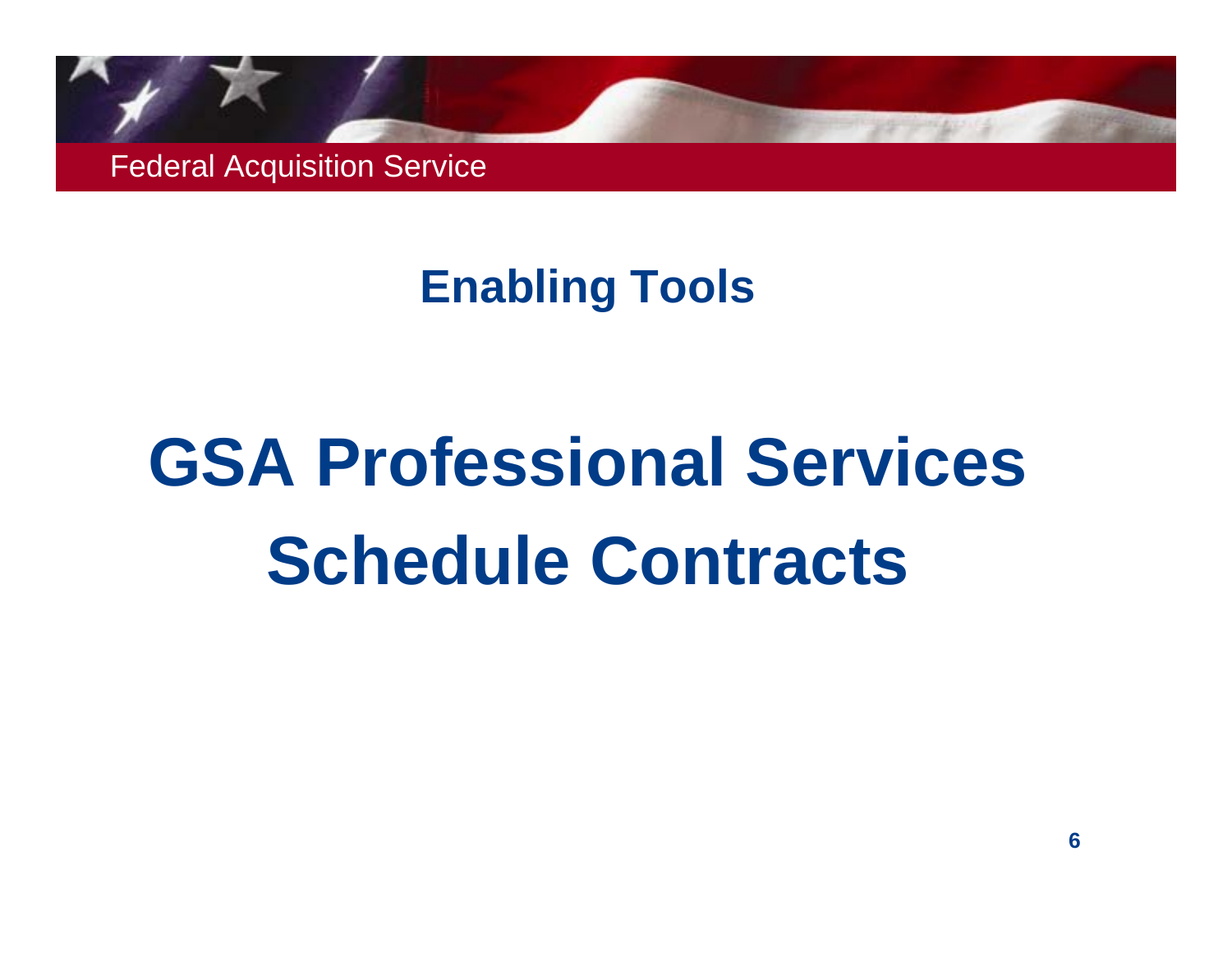## **Commercial Item Acquisition**

Expanding the use of commercial items in DoD systems offers the DoD opportunities for reduced cycle time, faster insertion of new technology, lower life-cycle costs, greater reliability and availability, and support from a more robust industrial base. It is a fact that for many technologies that are critical to military systems, the commercial marketplace-and not the DoD-now drives the pace of innovation and development.

DoD Extension to PMBOK *®* Guide June 2003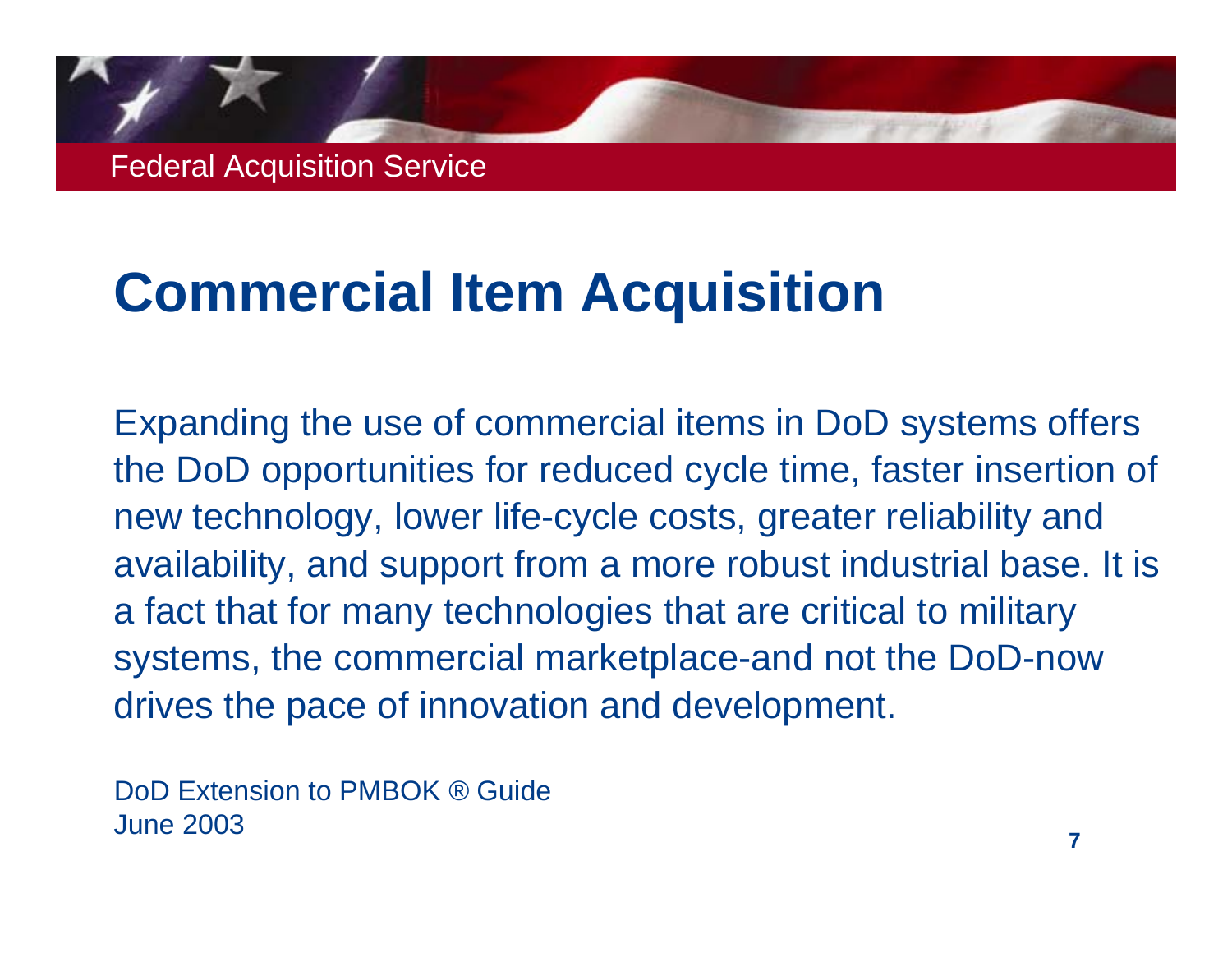## **GSA Schedules Program What is a Schedule?**

- ¾ GSA Awarded Competitive IDIQ contracts
- ¾ Mirrors Commercial Buying Practices
- ¾ Long-term Contracts Awarded to Multiple Companies -5 yrs. With Three 5-yr. Options
- ¾ Forty-three Schedules Offer 11 Million-Plus Products & Srv.
- ¾ Huge Selection: Over 14,000 Companies Represented on Nearly 18,000 Contracts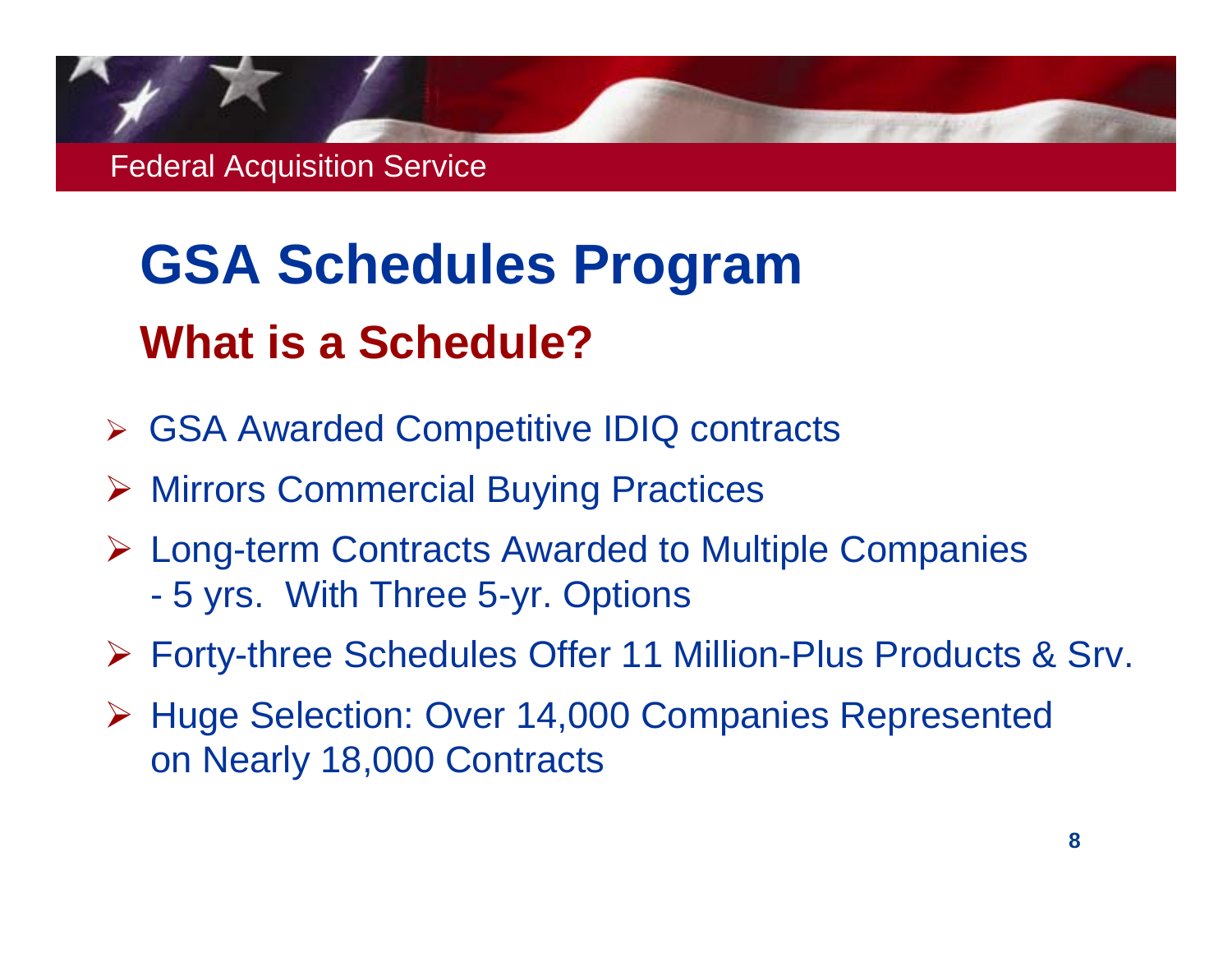### **Multiple Award Schedule Benefits**

All Competition Requirements Have Been Met

 No Synopsis Required Prices Have Been Deemed Fair & Reasonable Terms and Conditions Have Been Pre-negotiated Reduced Need For Front-End Procurement Personnel Reduced Procurement Lead Time Minimizes Documentation Required Customized Solutions Direct Relationship With Contractors No Additional Administrative Fees Risk of Protest is Low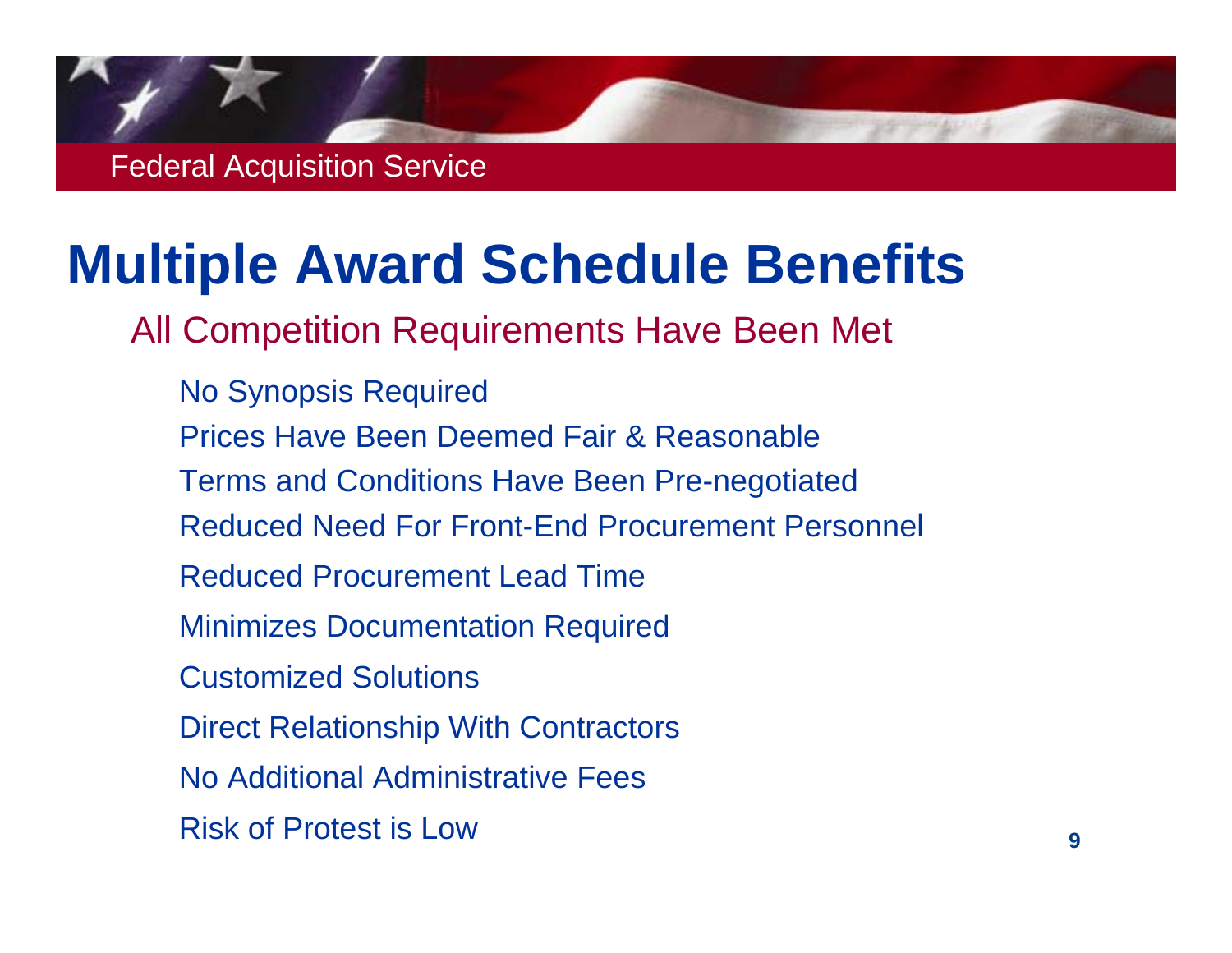## **GSA Professional Services (samples)**

#### Professional Engineering Services

Mission Oriented Business Integrated Services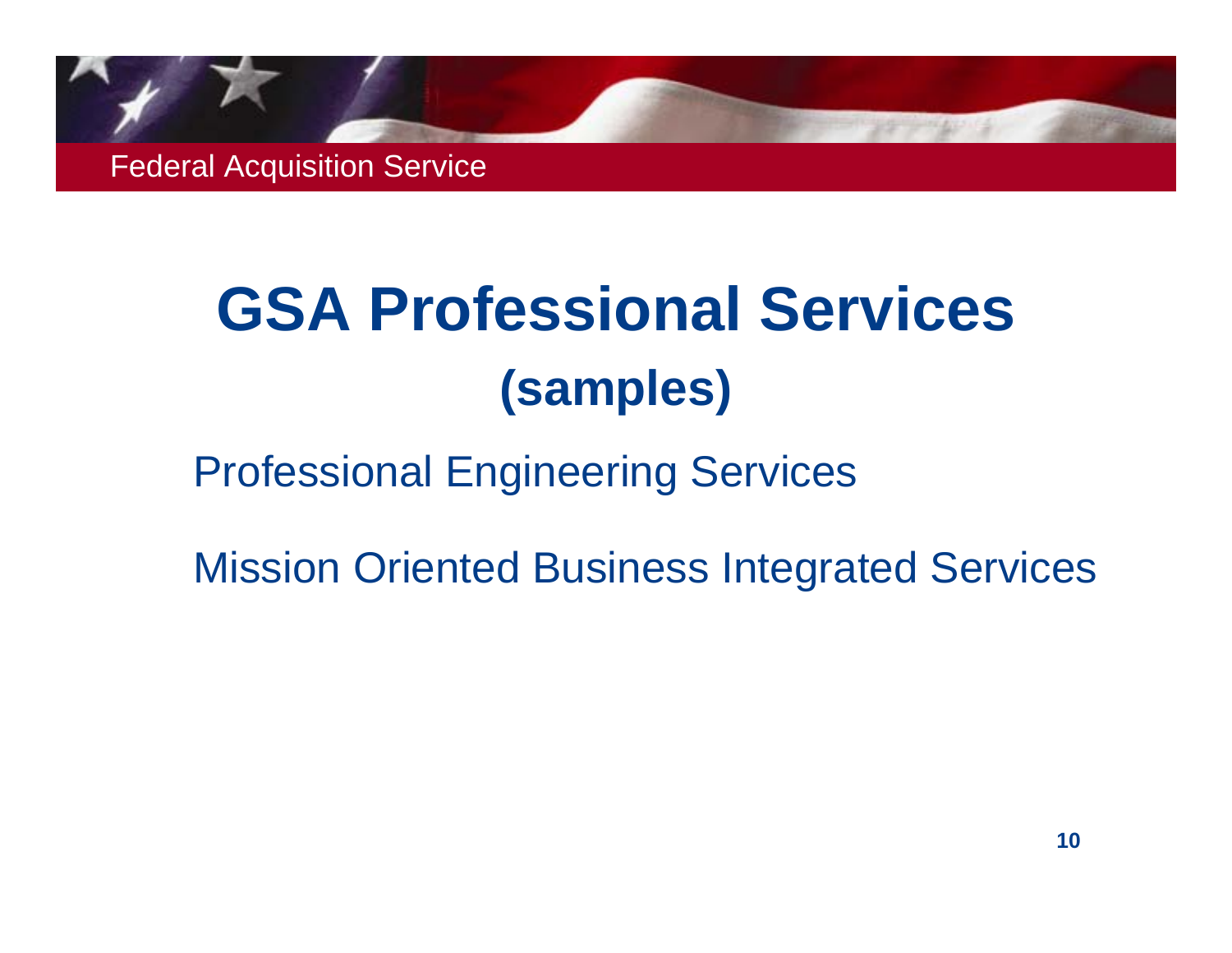## **Professional Engineering Services - Schedule 871**

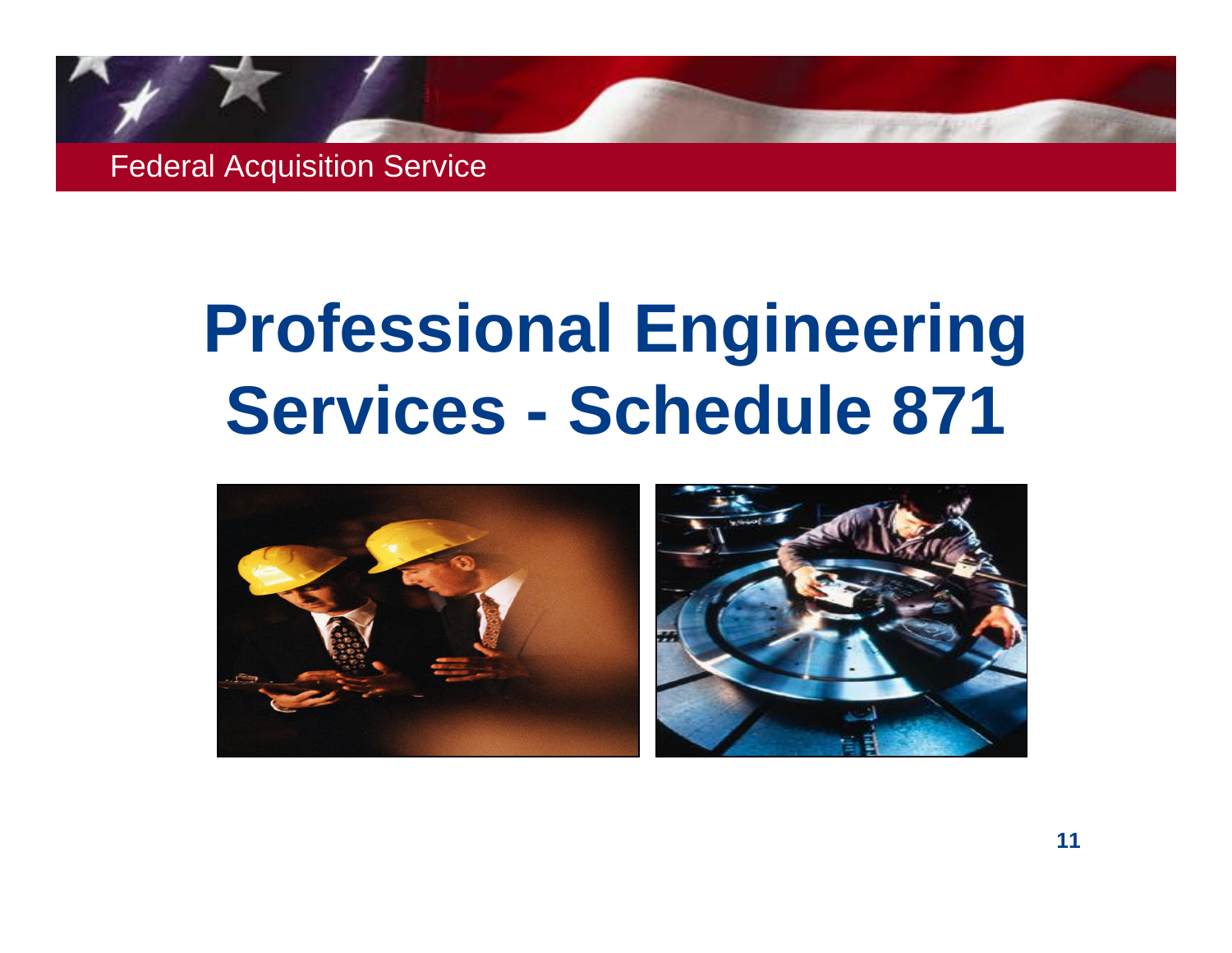

## **Professional Engineering Services Scope of Schedule**

This schedule provides a comprehensive vehicle for Federal agencies to use when obtaining all types of engineering services

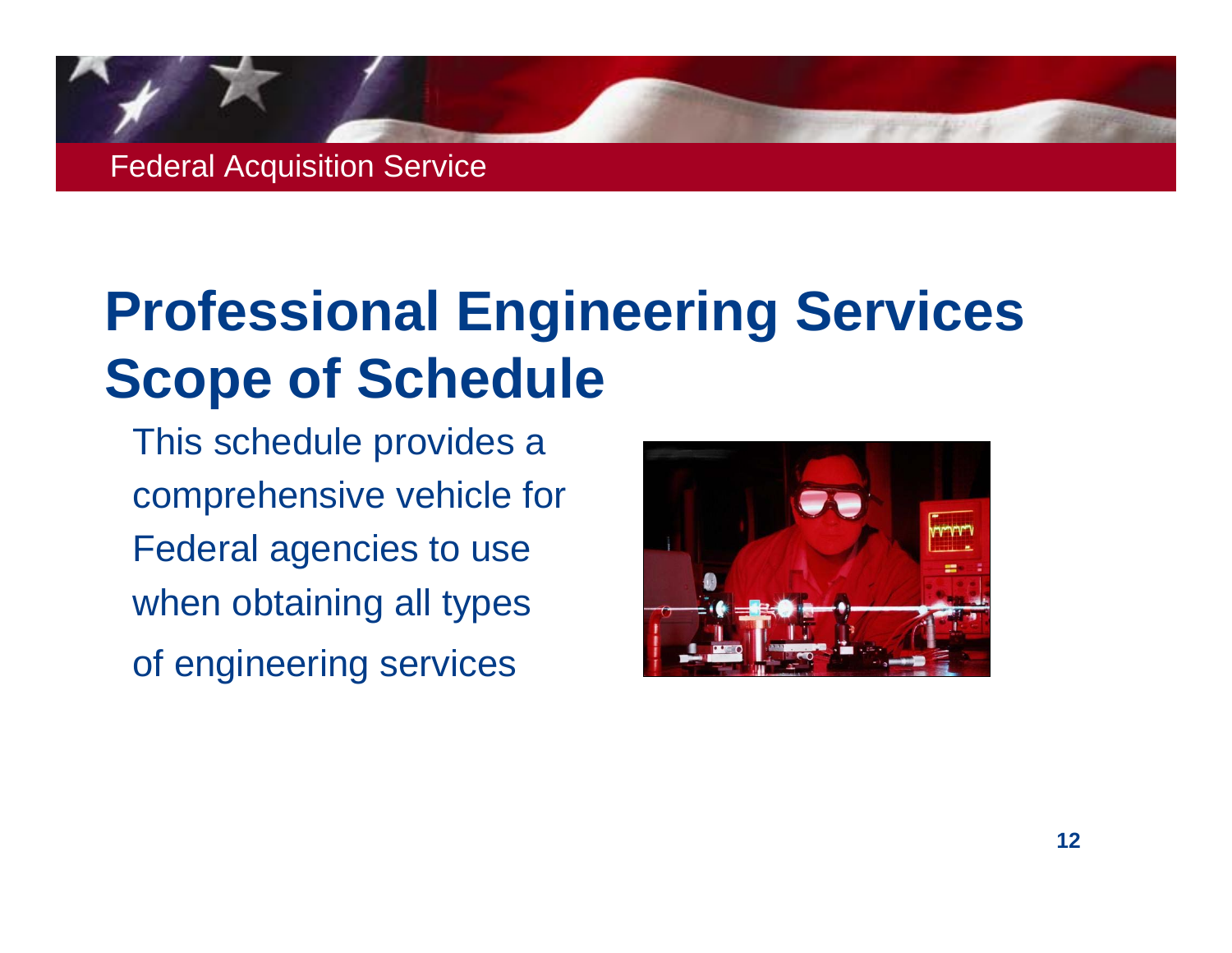### **Professional Engineering Services (Schedule 871) Industry Partners**

 Over 800 Contractors as of January 2008, including:

- Large Businesses Small Businesses**Disadvantaged HUBZone**  Veteran-owned
	- SDVOB
	- Women-owned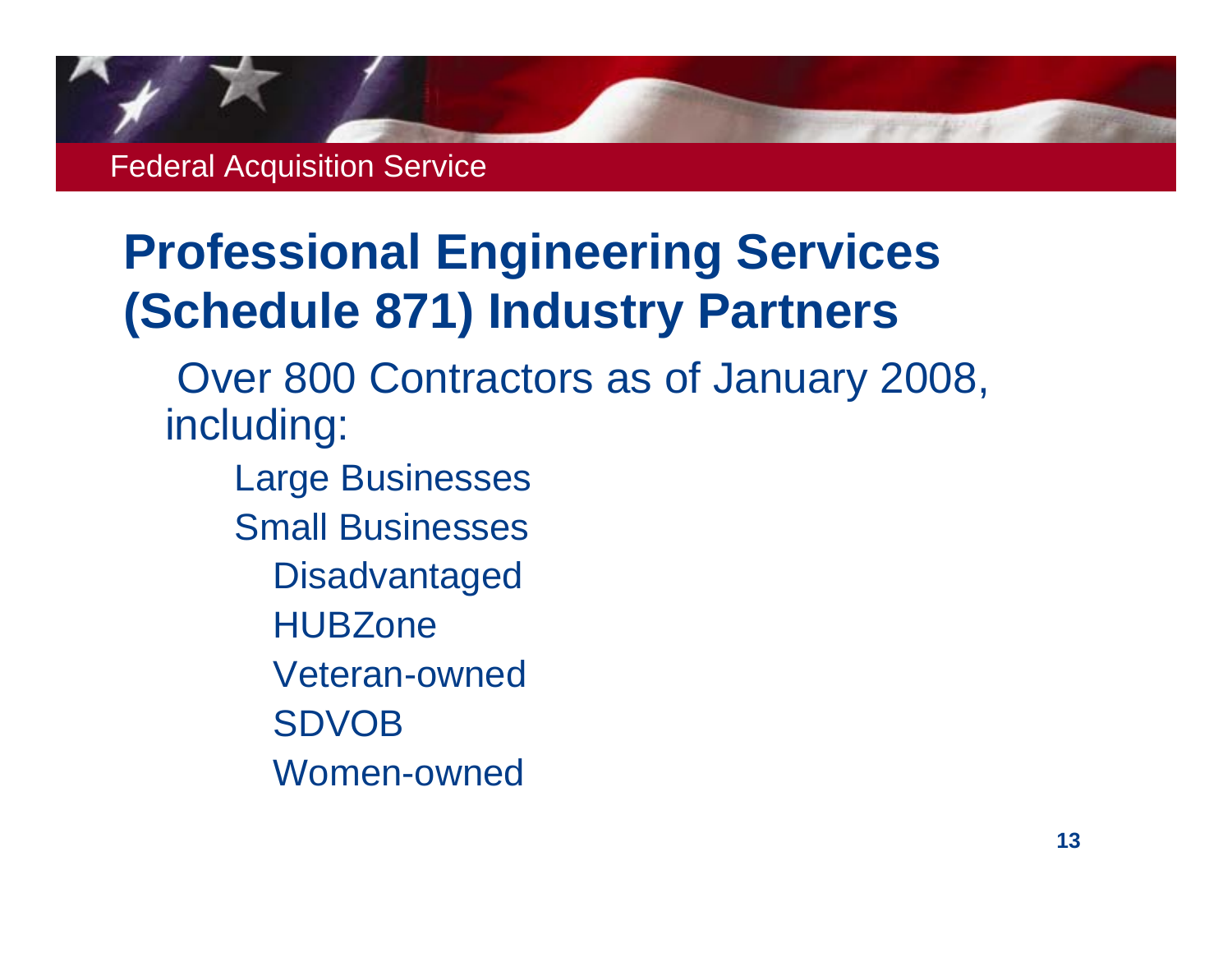

#### **Professional Engineering Services-871**

Special Item Numbers (SINs):

- 871-1 Strategic Planning for Technology Programs/Activities
- 871-2 Concept Development and Requirements Analysis
- 871-3 System Design, Engineering and Integration
- 871-4 Test and Evaluation
- 871-5 Integrated Logistics Support
- 871-6 Acquisition and Life Cycle Management
- 871-7 Construction Management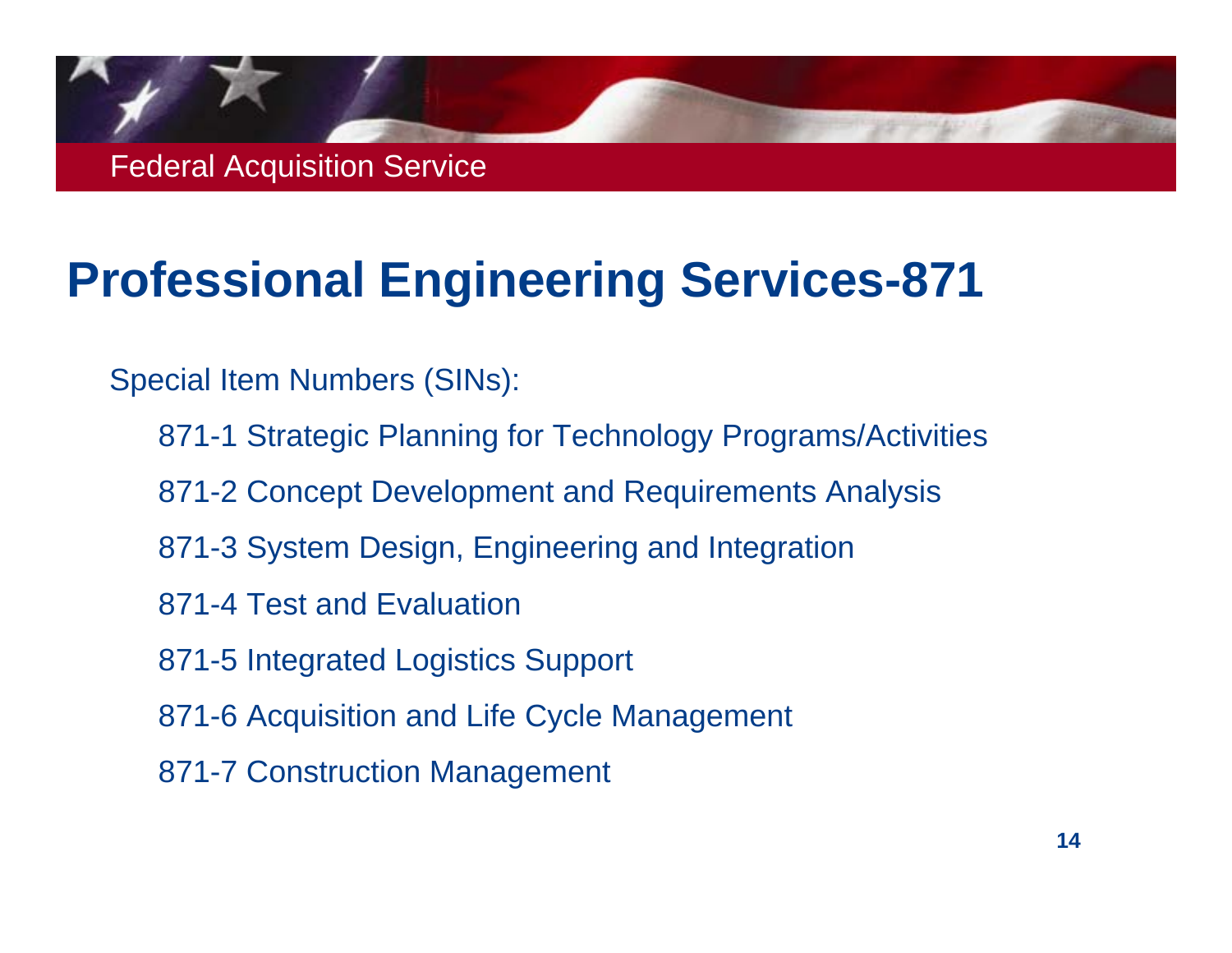

#### **Mission Oriented Business Integrated Services (MOBIS)-874**

 Special Item Numbers (SINs): 874-1 Consulting Services 874-2 Facilitation Services 874-3 Survey Services 874-4 Training Services 874-5 Support Products 874-6 Competitive Sourcing Support 874-7 Program Integration and Project Management Services 874-99 Introduction of New Services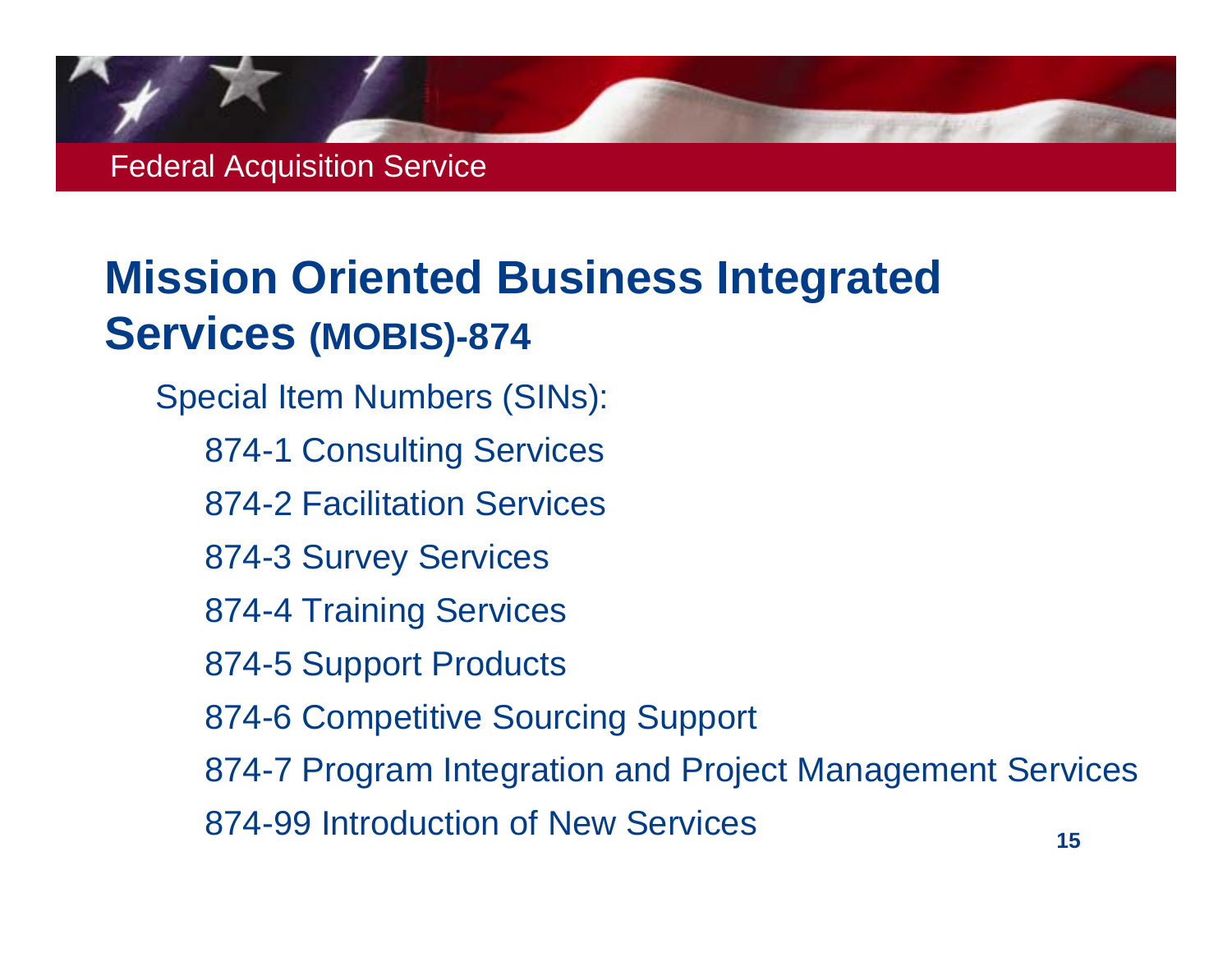# **GSA Tools for Test & Evaluation**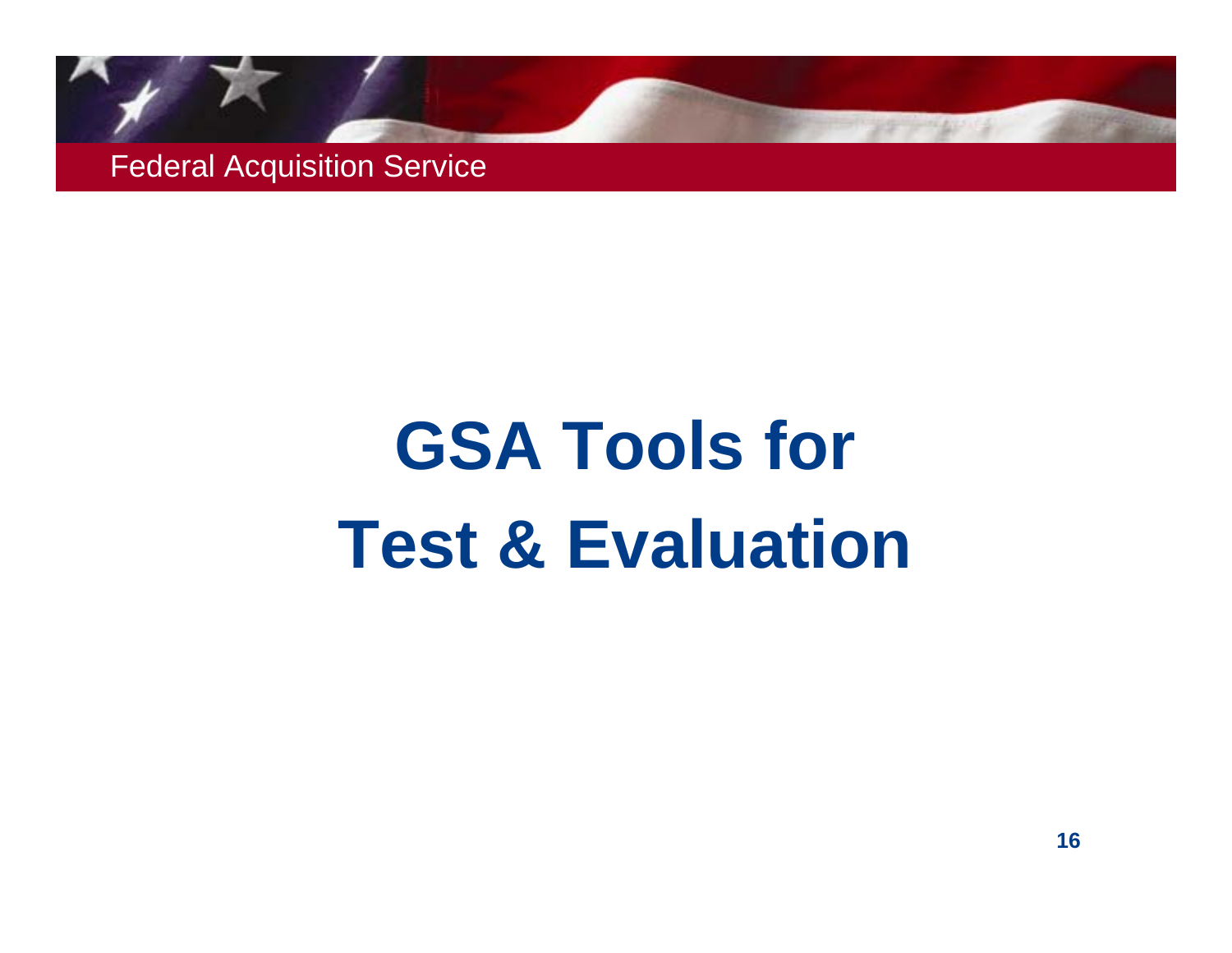## **T&E Metrics for Suitability and Sustainability**

 SIN 871-6 Acquisition Life Cycle Management (PES) SIN 871-5 Integrated Logistics Support (PES) SIN 874-7 Program Integration and Project Management (MOBIS)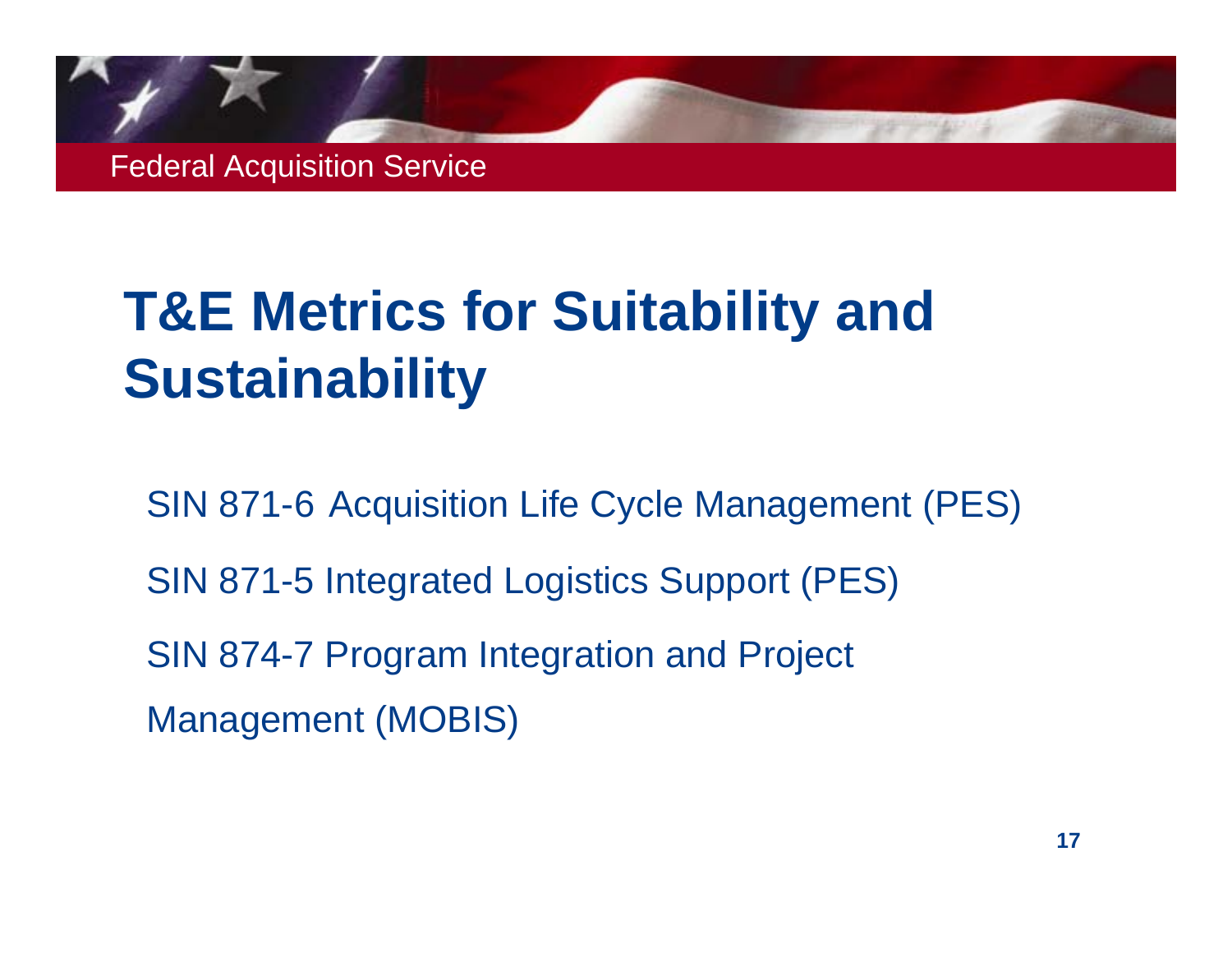#### **Reducing Total Ownership Costs and Role of T&E, SE and Logistics**

SIN 871-6 Acquisition Life Cycle Management (PES)

 SIN 871-2 Concept Development and Requirements Analysis (PES)

SIN 871-5 Integrated Logistics Support (PES)

 SIN 874-7 Program Integration and Project Management (MOBIS)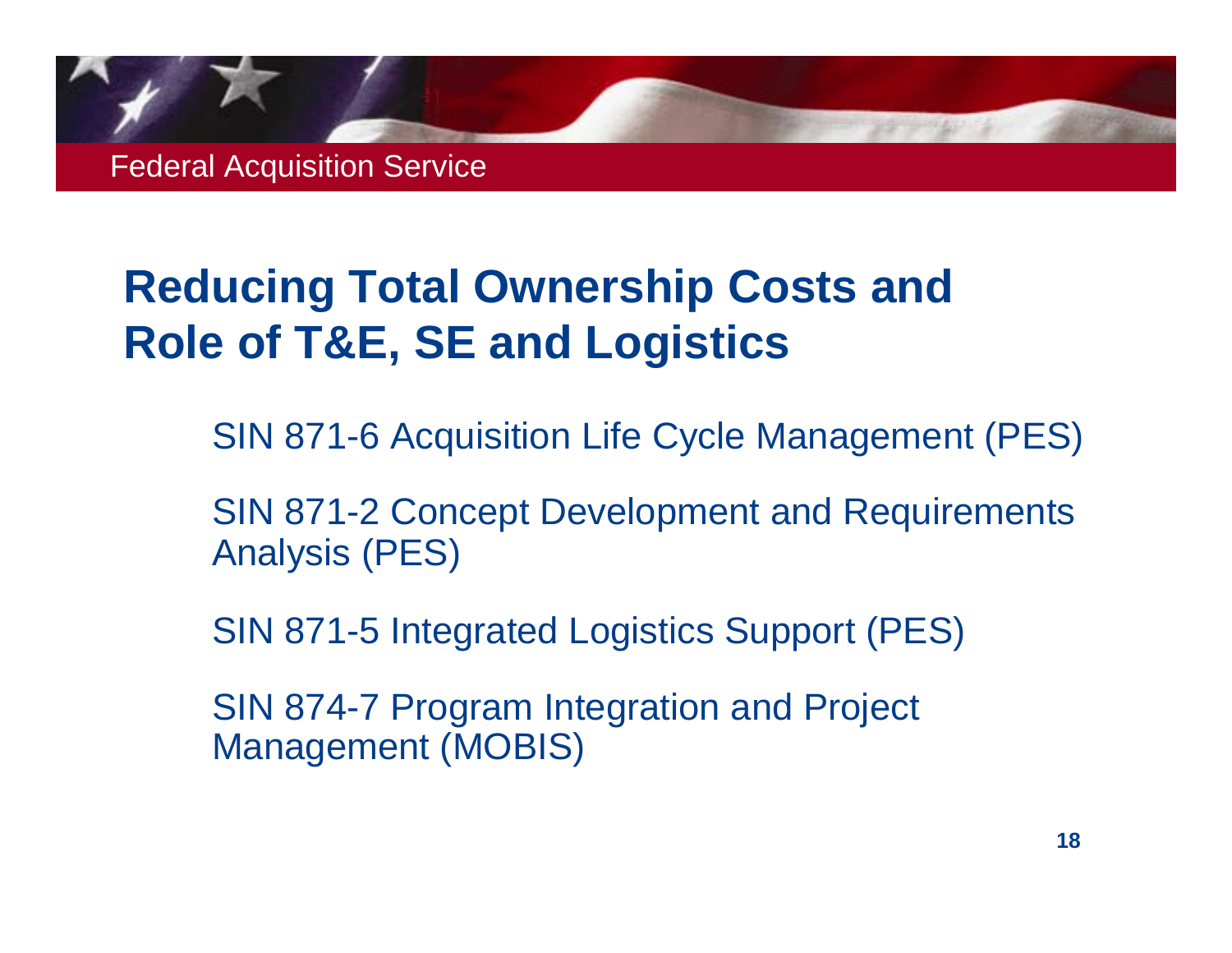#### **Test Planning to Assure Priority for Assessment of S&S**

- SIN 871-3 Systems Design, Engineering and Integration (PES)
- SIN 871-4 Test and Evaluation (PES)
- SIN 874-1 Consulting Services (MOBIS)
- SIN 874-7 Program Integration and Project Management (MOBIS)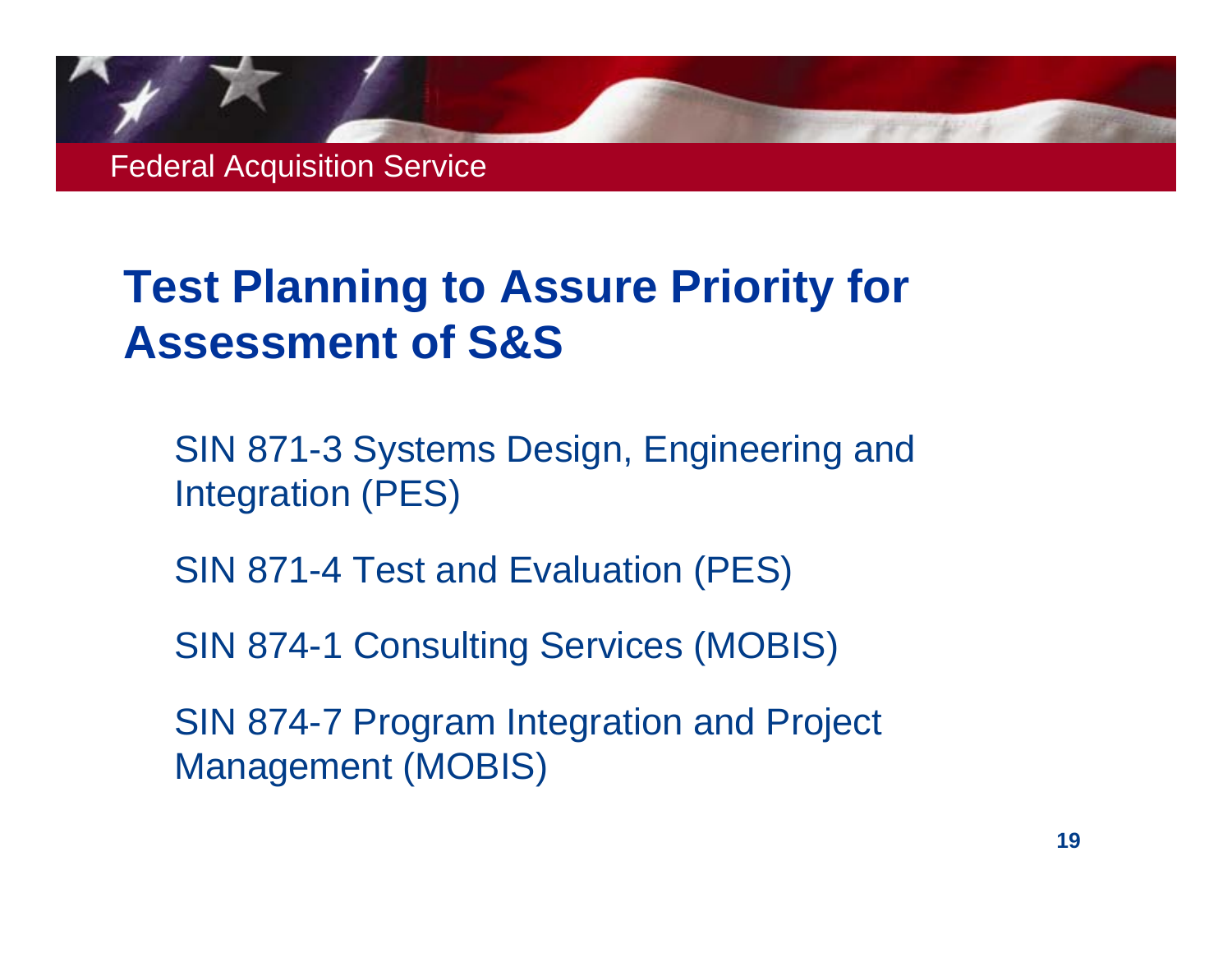#### **Planning and Implementing Sustainability as a KKP Effectively**

 SIN 871-3 Systems Design, Engineering and Integration (PES)

SIN 871-4 Test and Evaluation (PES)

SIN 871-5 Integrated Logistics Support (PES)

 SIN 874-7 Program Integration and Project Management (MOBIS)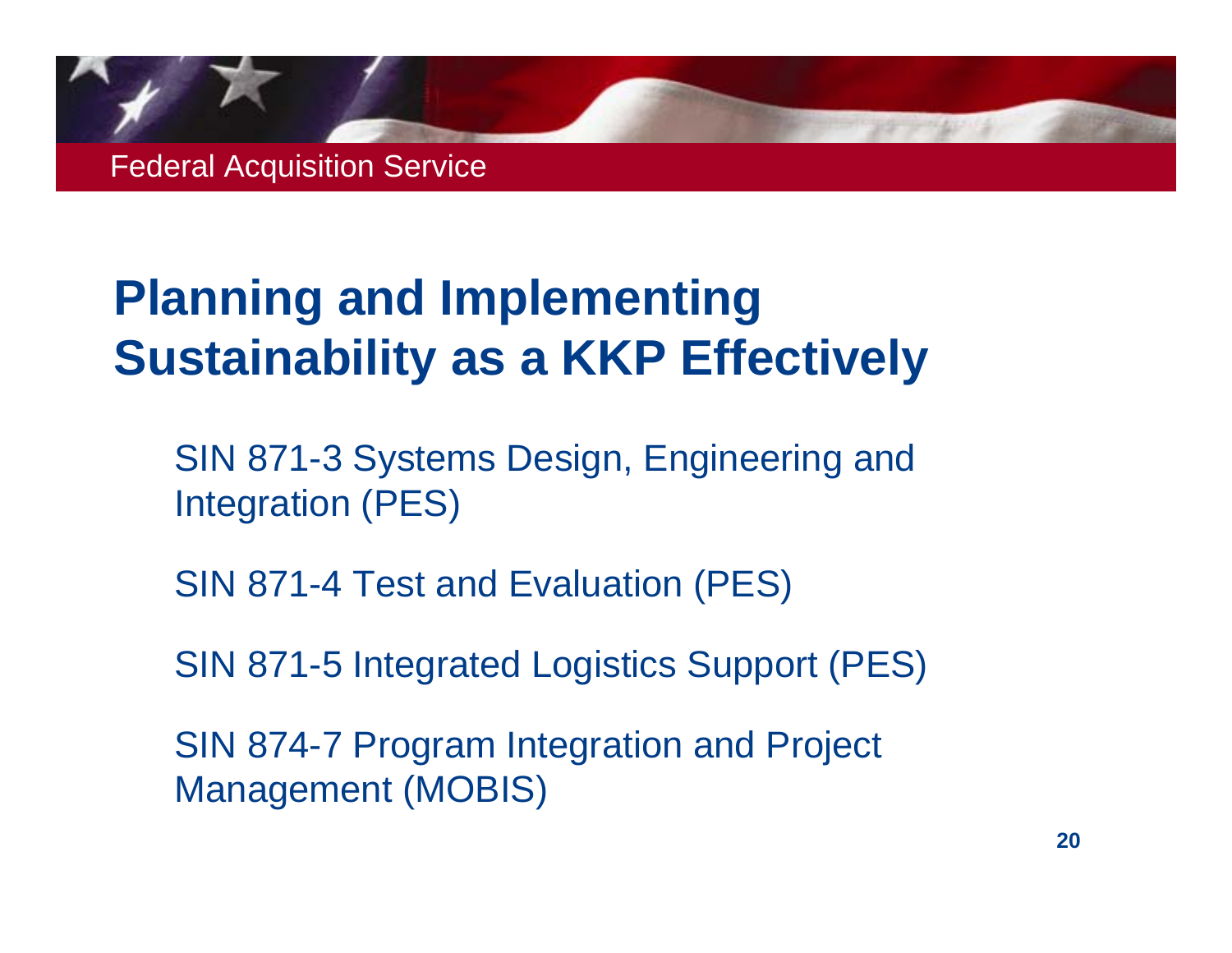### **Design Techniques such as Conditioned-Based Maintenance and its T&E**

 SIN 871-3 Systems Design, Engineering and Integration (PES)

SIN 871-4 Test and Evaluation (PES)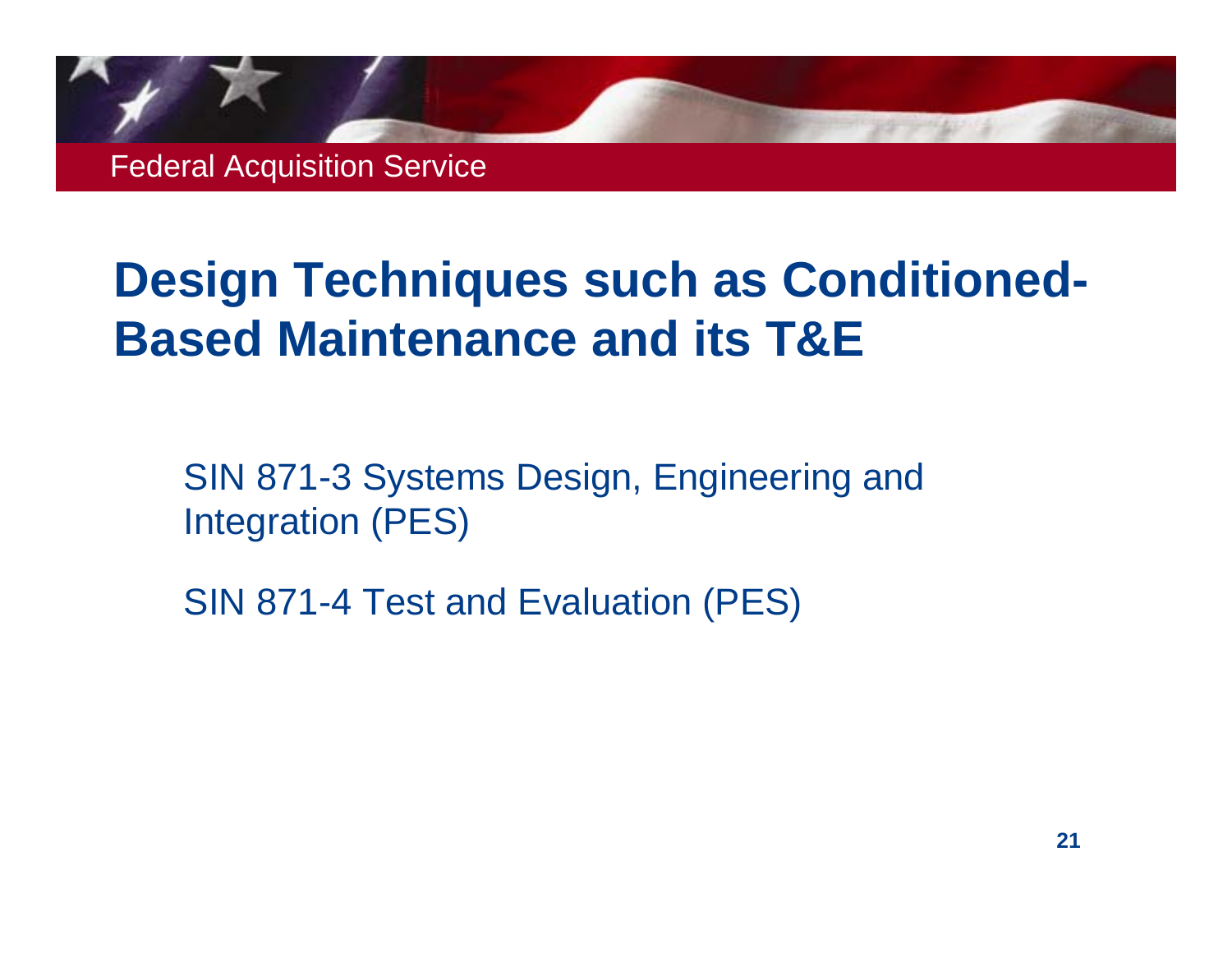#### **Test Methodology**

- SIN 871-2 Concept Development and Requirements Analysis (PES)
- SIN 871-3 Systems Design, Engineering and Integration (PES)
- SIN 871-4 Test and Evaluation (PES)
- SIN 874-1 Consulting Services (MOBIS)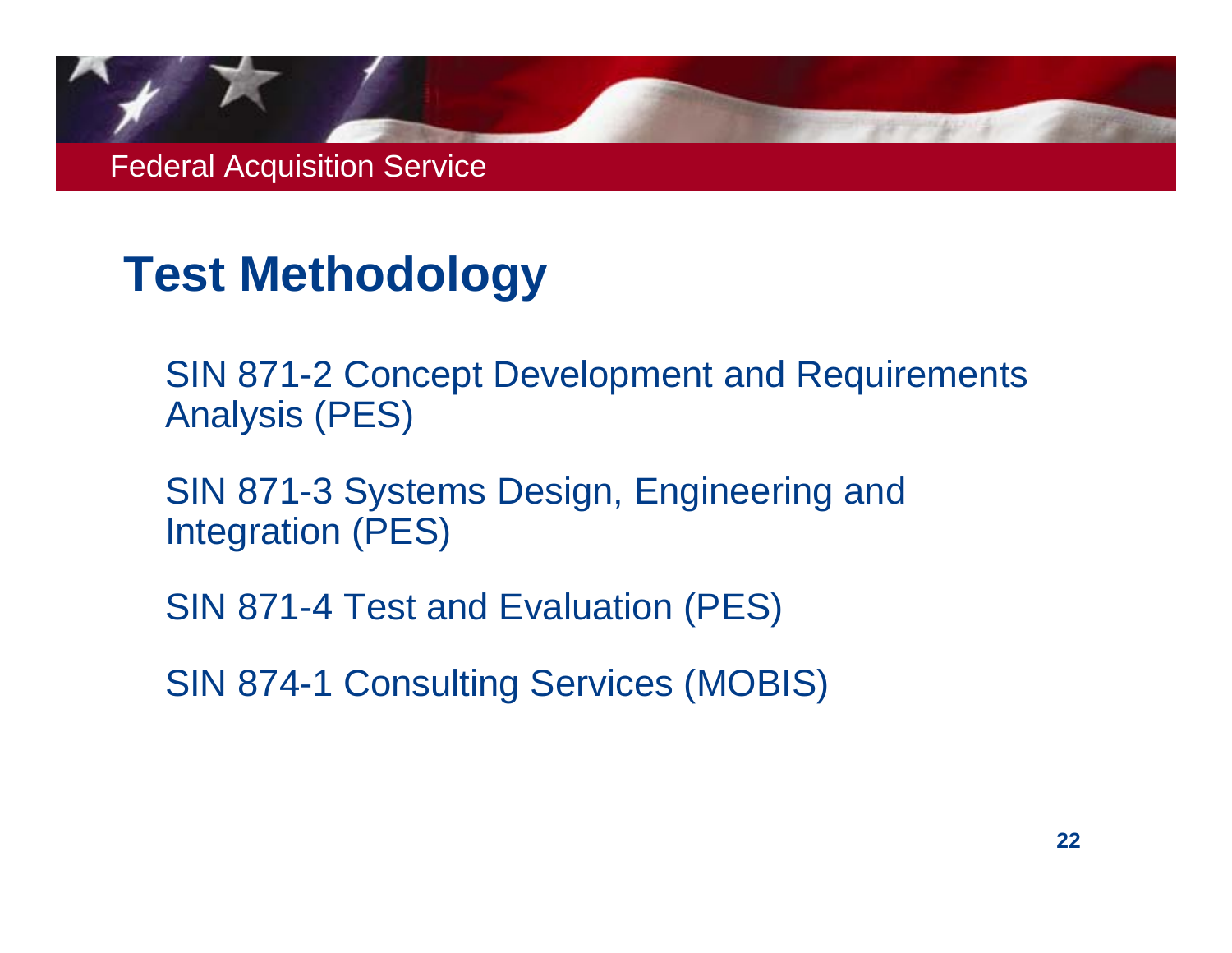### **Testing for Realistic Estimates for Reliability**

SIN 871-Test and Evaluation (PES)

 SIN 874-7 Program Integration and Project Management (MOBIS)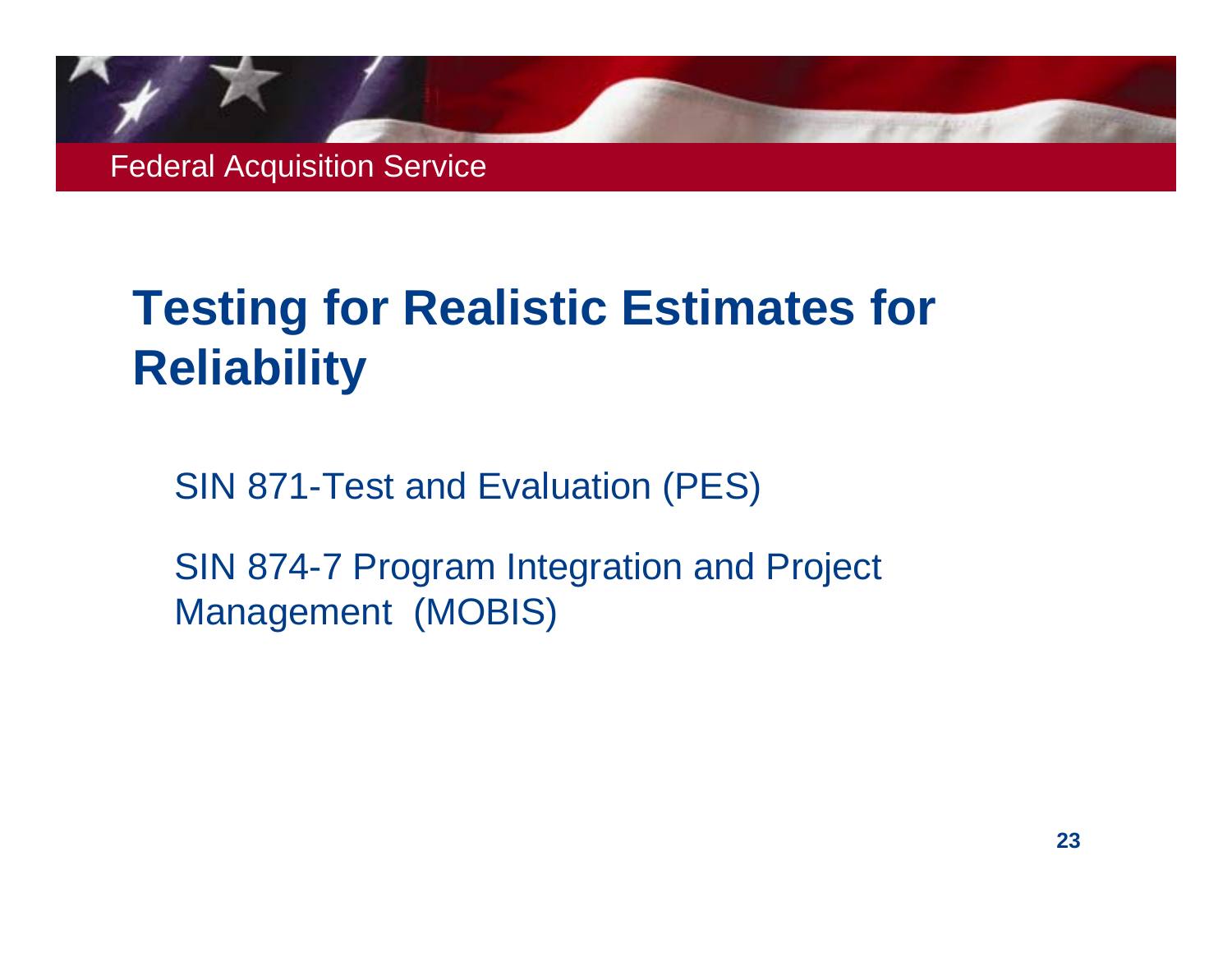### **Reducing Total Cost of Ownership**

- SIN 871-1 Strategic Planning for Technology Programs (PES)
- SIN 871-5 Integrated Logistics Support (PES)
- SIN 871-6 Acquisition Life Cycle Management (PES)
- SIN 874-1 Consulting Services (MOBIS)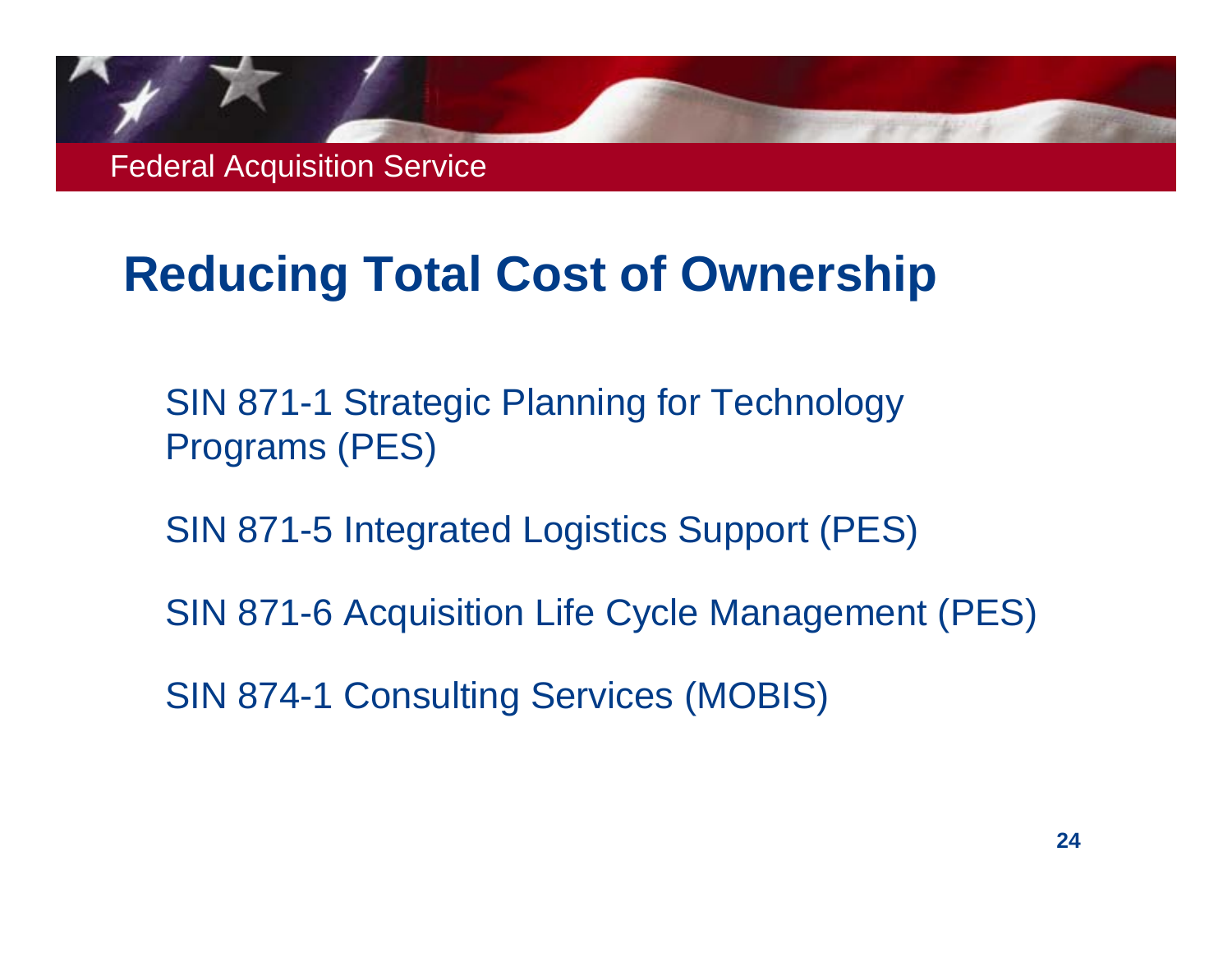#### **Technologies to Reduce Life Cycle Cost**

 SIN 871-1 Strategic Planning for Technology Programs (PES)

 SIN 871-2 Concept Development and Requirements Analysis (PES)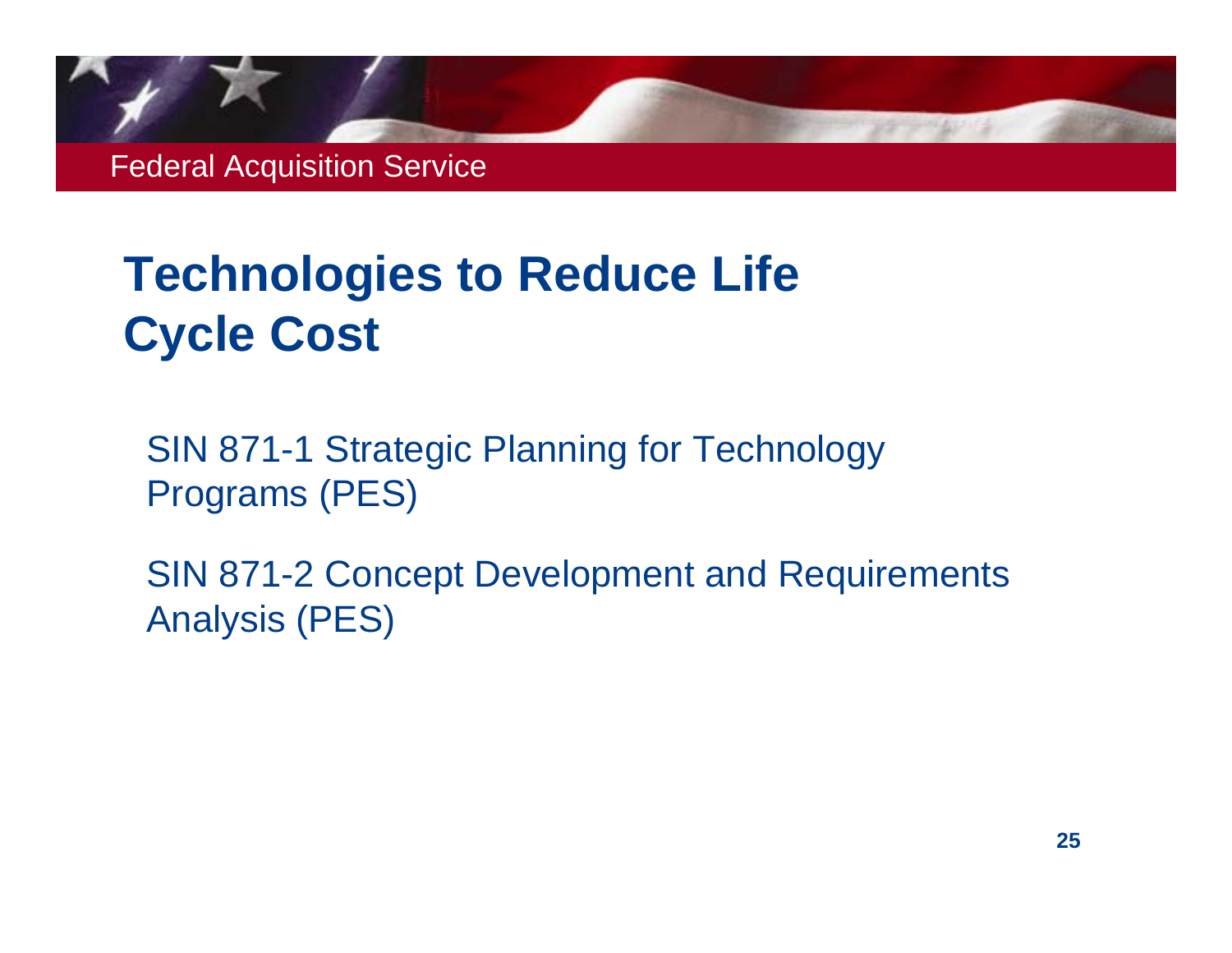#### **Field Test Data and Archiving**

SIN 871-4 Test and Evaluation (PES)

SIN 871-6 Acquisition Life Cycle Management (PES)

 SIN 874-7 Program Integration and Project Management (MOBIS)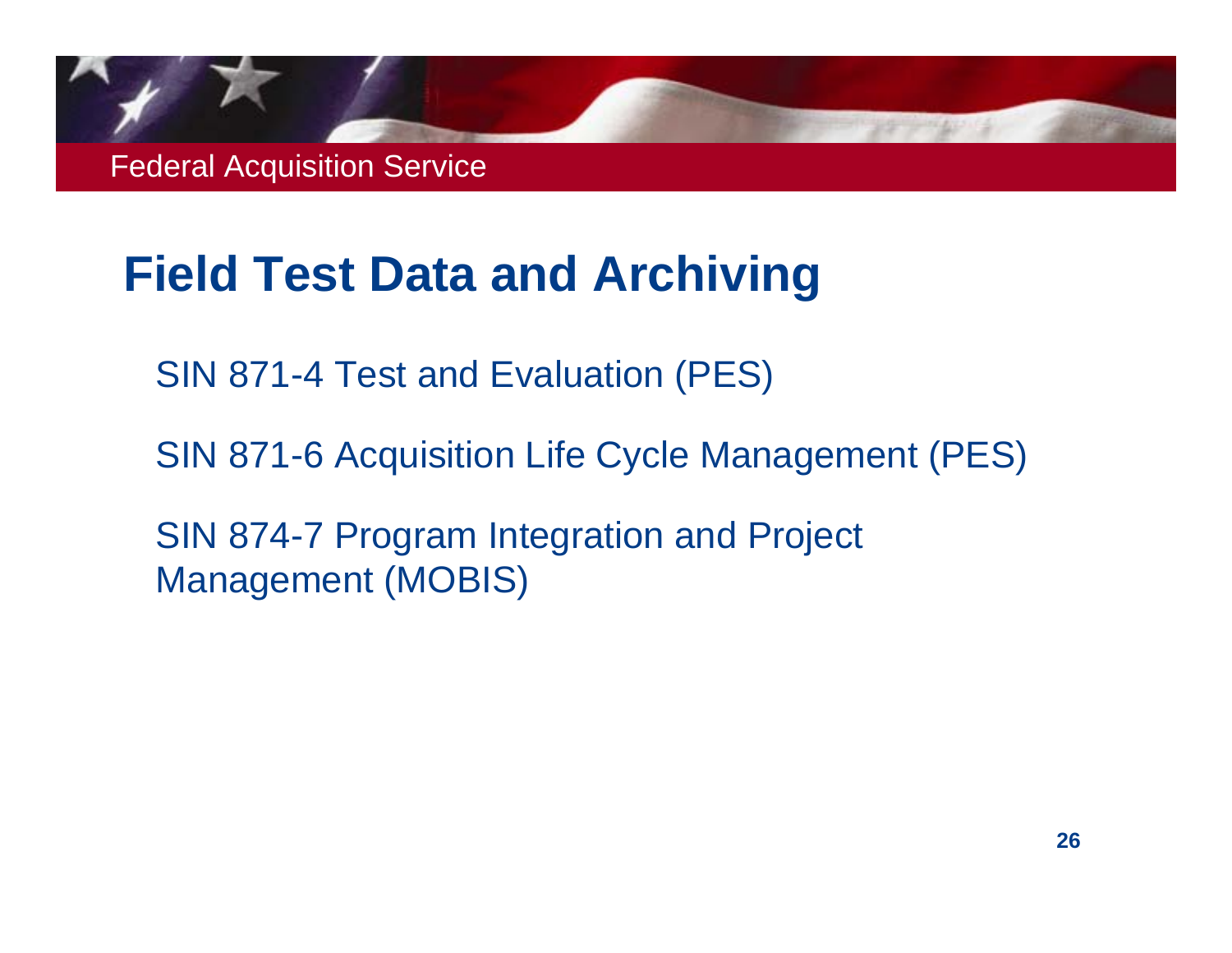

#### **Feedback Sustainment Lessons to Improve Requirements, Programming T&E and Acquisition Process**

SIN 874-1 Consulting Services (MOBIS)

SIN 871-5 Integrated Logistics Support (PES)

SIN 871-6 Acquisition Life Cycle Management (PES)

 SIN 874-7 Program Integration and Project Management (MOBIS)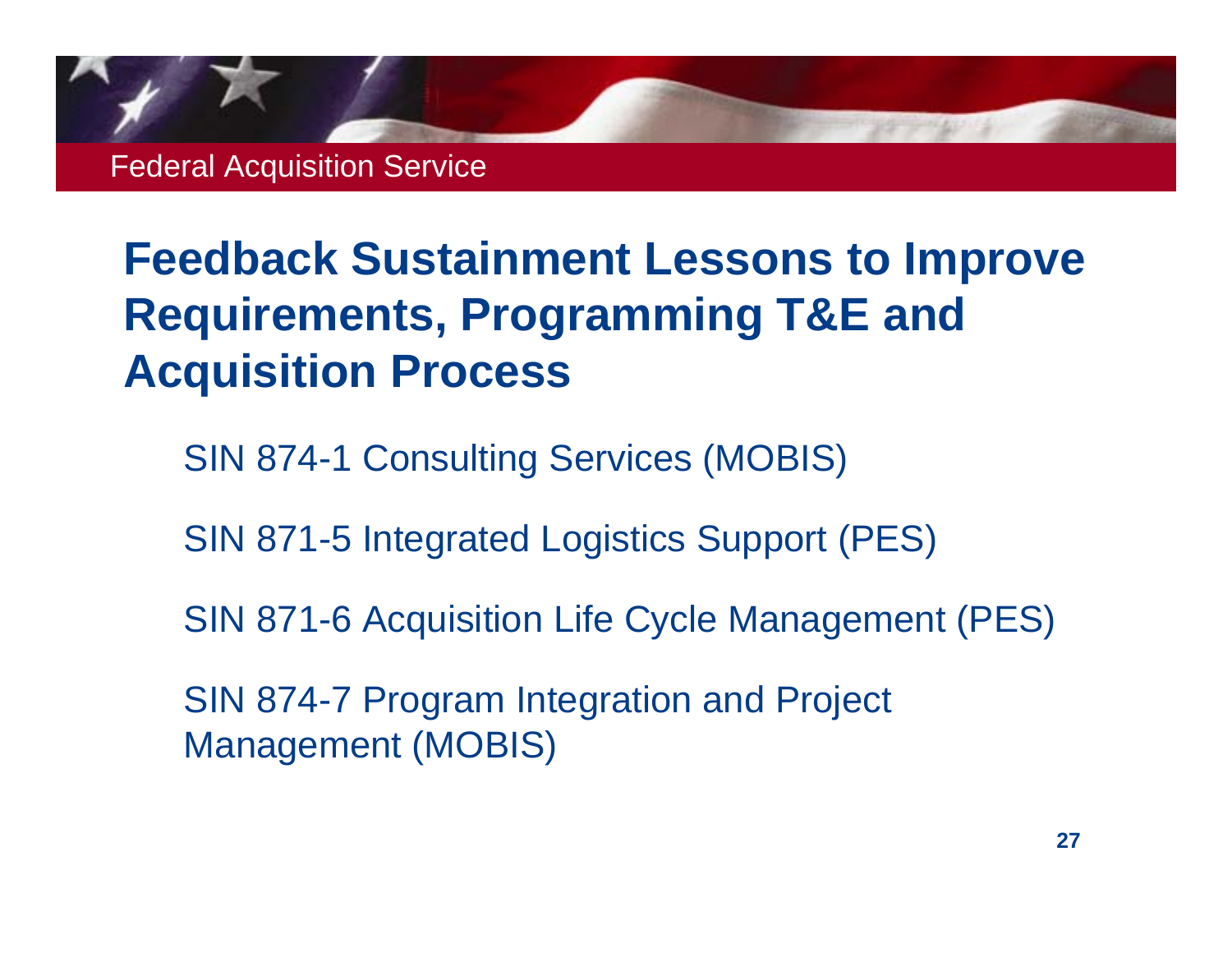

## **E-tools**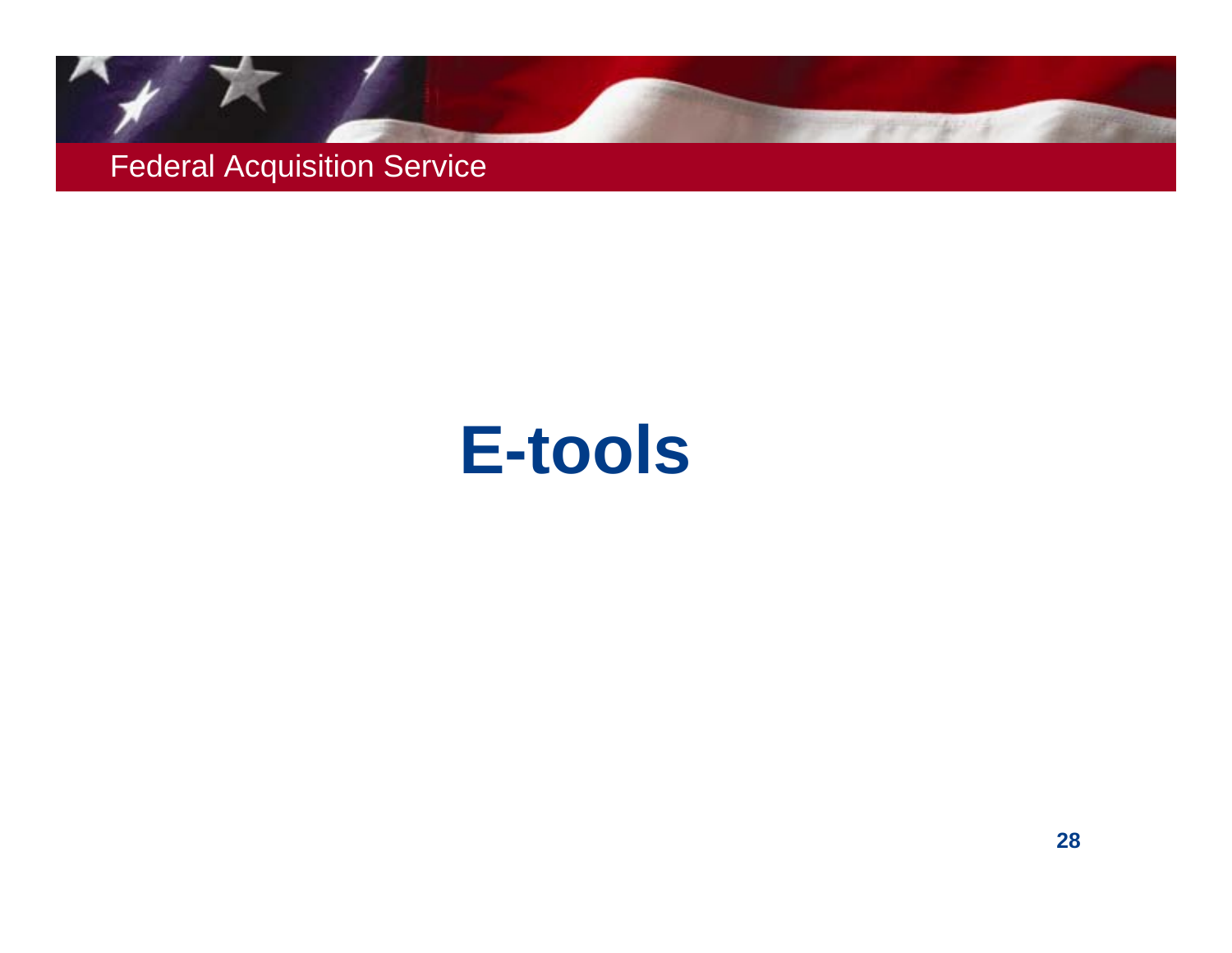### **E-Tools: Bringing Buyers and Sellers Together**

GSA *Advantage!®*

e-Buy

e-Library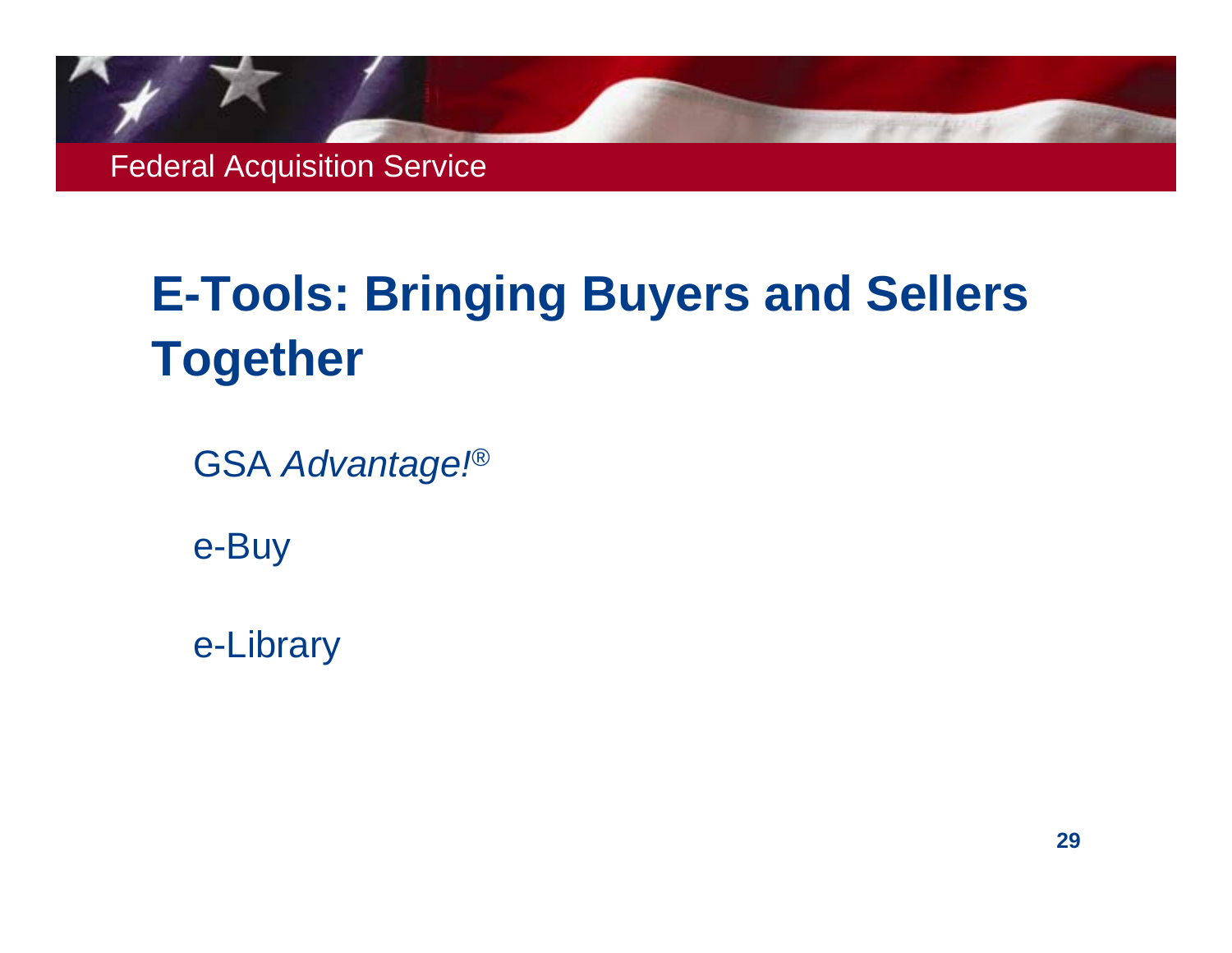

#### **Market Research Tools**

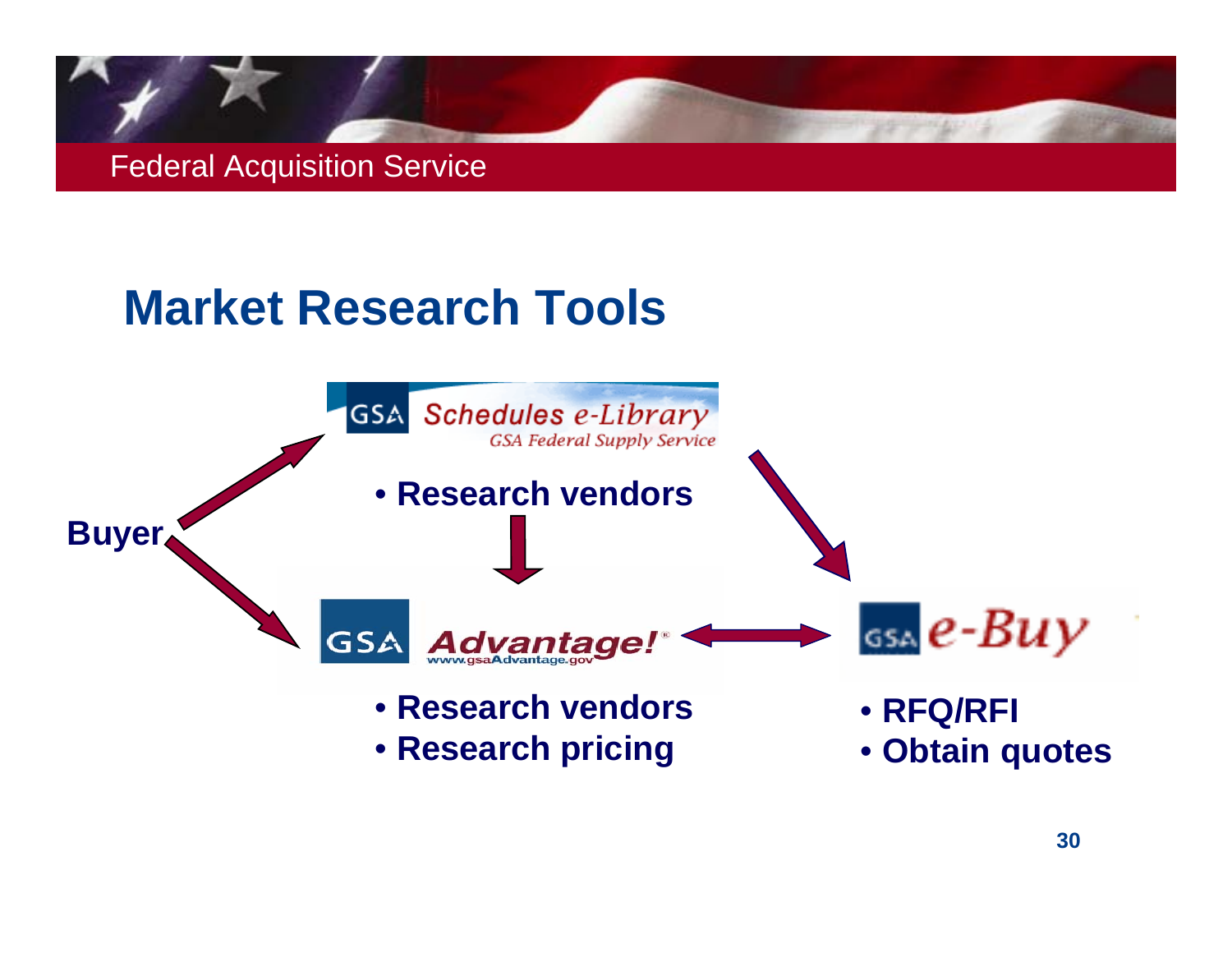#### **Market Research Web Address**

Schedules E-Library www.fss.gsa.gov/elibrary

GSA *Advantage!®* www.gsaAdvantage.gov

GSA e-Buy access through GSA *Advantage!®* www.gsaAdvantage.gov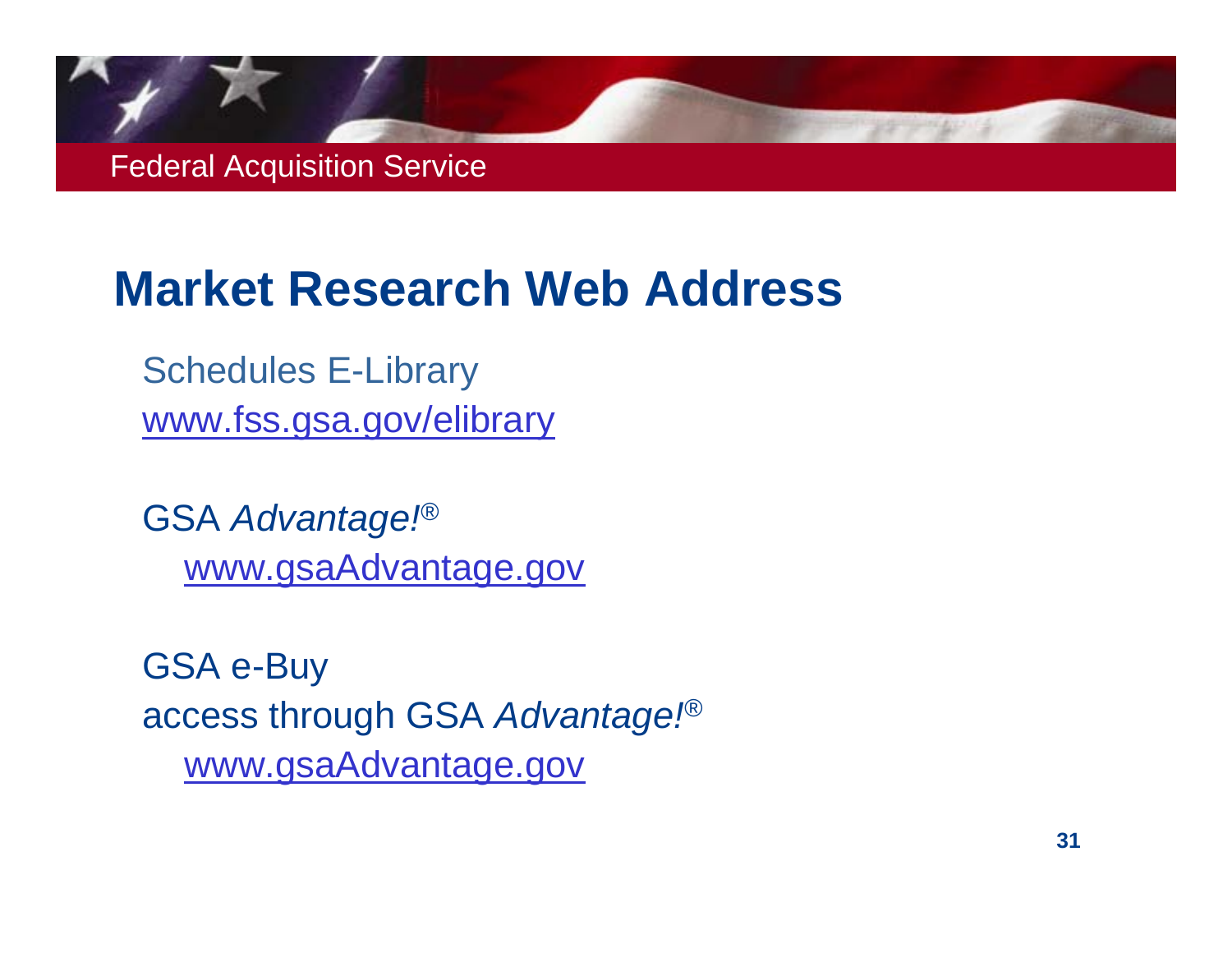



## **GSA Support**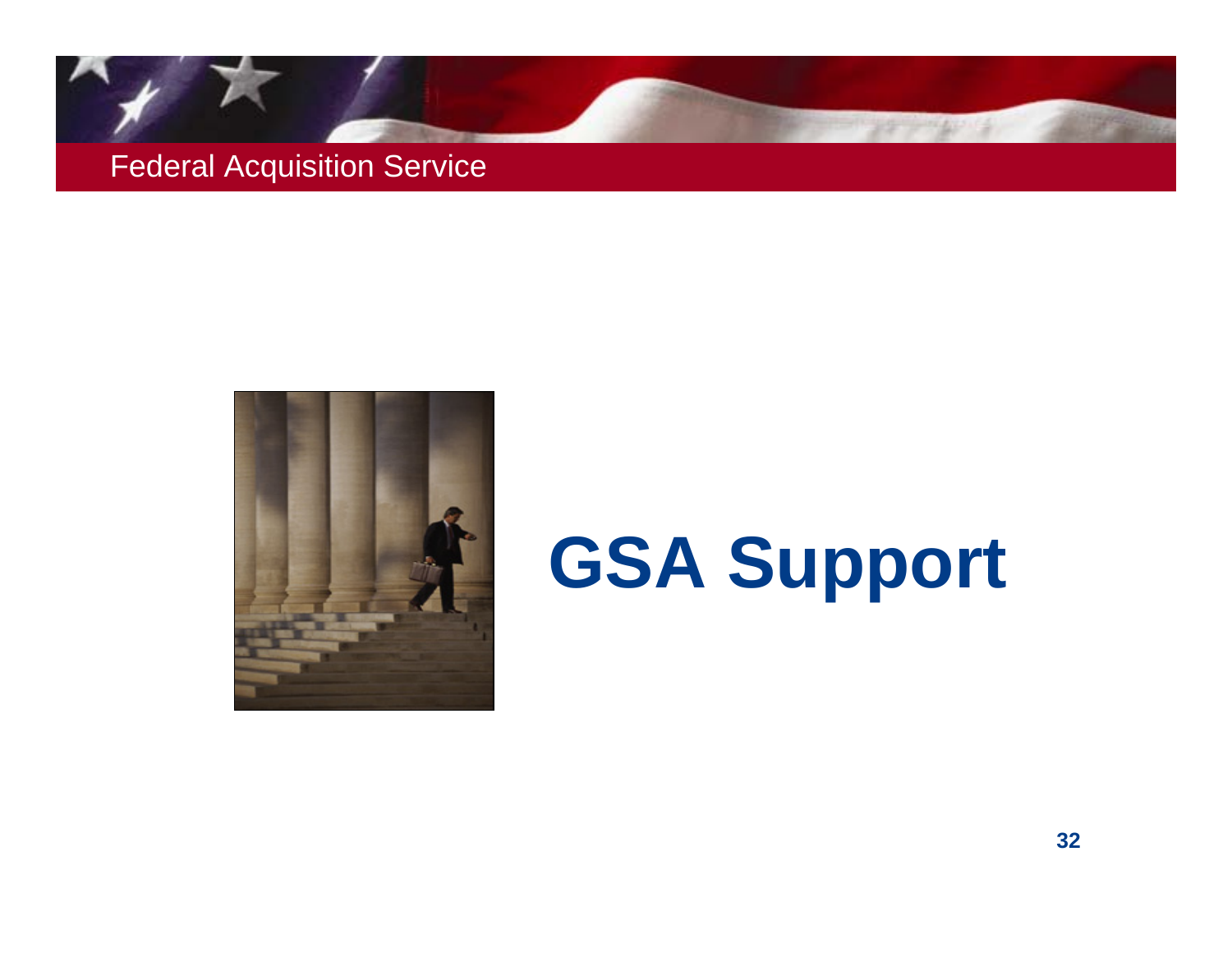### **Support Provided By GSA**

Agency outreach: guidance, training & education

 Industry outreach: promote, facilitate the growth of schedules supplier base

Expedite awards/mods of "potential" suppliers

Review SOWs